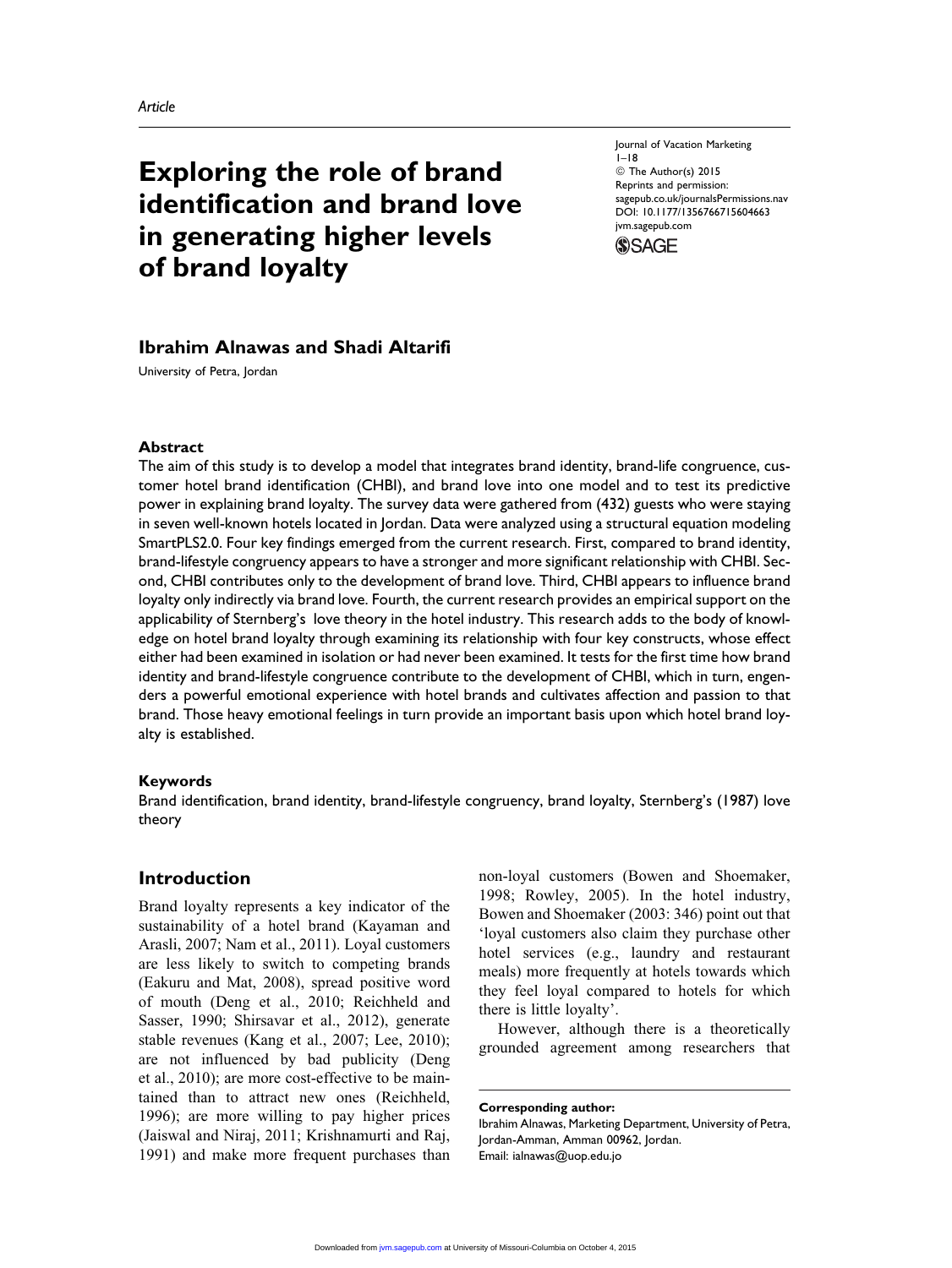perceived quality (Howat and Assaker, 2013), perceived value (Setiowati and Putri, 2012), and satisfaction (Bloemer and de Ruyter, 1998) offer the best assessment of brand loyalty (Dorsch et al., 1998), the limitations of these constructs in explaining and predicting brand loyalty are widely acknowledged in the literature (Bowden, 2009; Deming, 1986; Hollebeek, 2011; Sureshchandar et al., 2002; Oliver, 1999). For example, Oliver (1997: 33) pointed that although satisfaction is an important step in loyalty formation, it becomes 'less significant as loyalty begins to set through other mechanisms'. Accordingly, several calls have been made to identify new mechanisms of brand loyalty, which may offer superior predictors relative to traditionally used marketing constructs (Bowden, 2009; Brakus et al., 2009; Buckingham, 2008; Hollebeek, 2011). Such an issue becomes increasingly important in the hotel industry because of the fierce competition (Mattila, 2006), low switching costs (Skogland and Siguaw, 2004), and the increasing difficulties in finding ways to differentiate hotel products and services from competitors (Choi and Chu, 2001).

However, although researchers have made significant efforts to advance our understanding on the role of branding in the hotel industry through examining issues such as brand personality (Li et al. 2014; Tran et al., 2013), hotel co-branding (Ashton, 2011), online brand communities (Hede and Kellett, 2012), and brand equity extensions (Rompf, 1999), little attention has been paid to explicitly investigate the role of brand-related constructs in determining loyalty in hotels (Nam et al., 2011; So et al. 2013; Wilkins et al., 2009). To fill this gap, the authors reviewed different streams of literature and identified two key constructs, namely customer hotel brand identification (CHBI) and brand love, and two key antecedents (i.e. brand identity and brand-lifestyle similarity) to CHBI. These two contemporary constructs (i.e. CHBI and brand love) have become cornerstone constructs in recent marketing literature (e.g. Carroll and Ahuvia, 2006; He et al., 2012; Nam et al., 2011; Stokburger-Sauer et al., 2013). A major difference between conventional (e.g., perceived value and quality) and contemporary marketing constructs (e.g., brand-lifestyle congruence, CHBI, and brand love) is that the former tends to focus on developing brands that offer tangible benefits through product features and quality (cognitive sphere), while the latter focuses on

both tangible (cognitive sphere) and intangible aspects of branding (i.e. symbolic features of personality and lifestyle), tapping into deep sensory and emotional elements of brands (Moore and Reid, 2008; Schmitt, 1999).

However, despite the significant importance of the previously mentioned constructs, they remain largely unexplored in the hotel industry. Investigating these constructs in the hotel industry is significantly important for many reasons. First, prior research examined constructs such as brand love, brand identity, and brand identification in products and/or services (e.g. cars, cosmetics, and sport teams), which possess high levels of symbolic meanings (e.g., Carroll and Ahuvia, 2006; He et al., 2012; Papista and Dimitriadis, 2012). However, as hotel services do not possess symbolic meanings to the degree of those products (So et al. 2013), it becomes unclear the extent to which these constructs are applicable to the hotel industry. This, in turn, does not aid hotel managers in making evidencebased decisions regarding their branding strategies. Second, the rapid increase in the number of new hotel brands (Kim et al., 2008) and the growing reliance on branding strategies in the hotel industry (So and King, 2010) necessitate a greater understanding of the role that brand identity, brand-lifestyle congruence, CHBI, and brand love play in loyalty formation and development. Examining the nature of the relationships between these constructs and how they drive brand loyalty in the hotel industry would be very beneficial to hotel managers because it could help them develop more appropriate and competitive marketing strategies to attract new guests while ensuring repeat business from existing ones.

Accordingly, the primary objective of this article is to combine four distinctive and unique constructs (i.e. brand identity, brand-lifestyle congruence, CHBI, and brand love) into one model to delineate the consumer's psychological path to brand loyalty in the hotel industry and to test its predictive power in explaining brand loyalty (see Figure 1). The rest of the article is structured as follows: the second section provides a theoretical background on the key constructs of the current study, while the third section proposes the framework of the current study and develops the research hypotheses. This will be followed by analyzing and testing the research hypotheses. The last section concludes the findings. Managerial implications and direction for future research are also provided.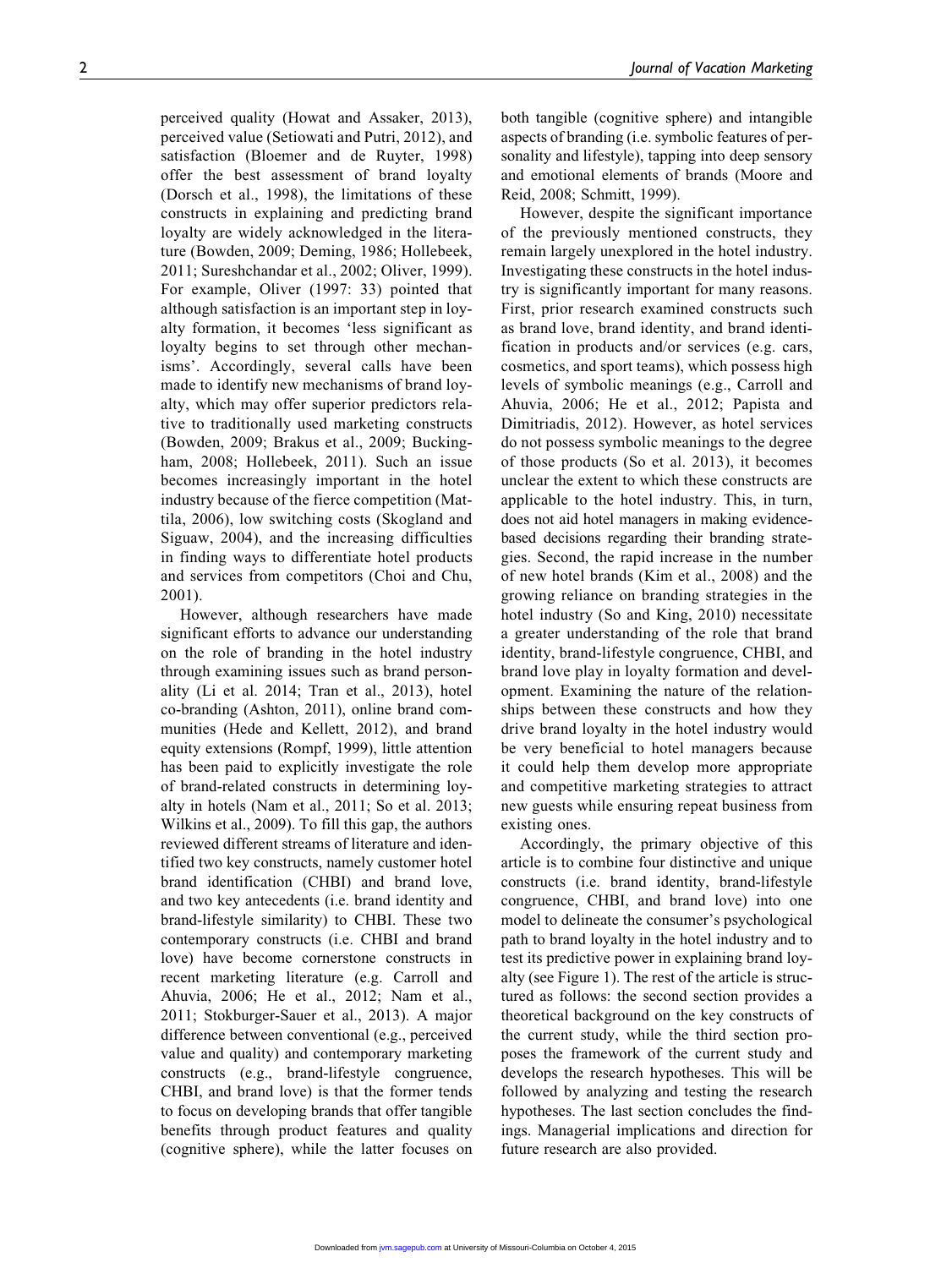

Figure 1. The study' framework.

# Literature review: Theoretical background on the study's constructs

Separate and distinct streams of literature have emerged recently, which resulted in introducing different brand-related concepts such as brand identity, brand-lifestyle congruence, customer brand identification (CBI), and brand love. These concepts, which do not overlap with each other and address different issues, have not been integrated into one model in order to see how they affect each other. Therefore, the following subsections discuss each construct separately to show its distinctiveness and uniqueness and to capture its core essence and what it stands for. After that, theoretical links between the constructs are identified in order to integrate them into one model.

#### Brand love

In the context of psychology, love is an affectionate connection between two parties (Shaver et al., 1987) that provide a deep interpersonal bond (Guerrero and Andersen, 2000) and reflect an intense desire to sustain a relationship (Shaver et al., 1996). The majority of previous studies on brand love indicates that a person's love feelings for a brand are structurally parallel to interpersonal love feelings (Brakus et al., 2009; Carroll and Ahuvia, 2006; Keh et al., 2007; Shimp and Madden, 1988). Consumers usually associate a brand with human personality traits (Aaker, 1997), which act as a basis for building a relationship with the brand (Fournier, 1998). Thus, a consumer can form and develop a loving relationship with a brand, as if it was with another person. Through citing the work of Richins (1997) and Fournier (1998), Batra et al. (2012: 2) also made

a distinction between the love emotion and the love relationship; the former involves 'a single, specific feeling, akin to affection' and it 'is short term and episodic', whereas the latter is 'like the friendship relationship, which can last for decades and involves numerous affective, cognitive, and behavioral experiences'.

This study views brand love as 'love relationship' since it relies on Sternberg's (1987) love theory as a foundation to define and conceptualize the concept of brand love. Although there are different brand love's conceptualizations (e.g., Albert et al., 2008; Batra et al., 2012; Carroll and Ahuvia, 2006), the robustness and the high generalizability of Sternberg's (1987) triangular theory (Sarkar et al., 2012) made it the most adopted framework to investigate brand love (Batra et al., 2012). Additionally, the three indicators of love—passion, intimacy, and decision/ commitment, which have been proposed by the theory, are quite popular when conceptualizing consumer's love to brands (Kohli et al., 2014).

Passion describes the zeal and enthusiasm features of a customer–brand relationship and 'it captures consumers' dithyrambic, and sometimes, blind affect for the brand driven by motivational involvement and other arousals' (Keh et al., 2007: 84). Passion is also the difficulty the consumer senses because of a separation from the brand and its omnipresence in the consumer's mind (Albert et al., 2010). It can be derived from a guest's motivational involvement in the relationship through psychological and physiological arousal because of a longing for union with the hotel (Sternberg, 1987: 121). Intimacy is defined as the closeness and harmonization features of a customer–brand relationship, and it represents consumers' emotional willingness to remain in touch with the brand, share their feelings with it, and support it when it is in difficulty (Keh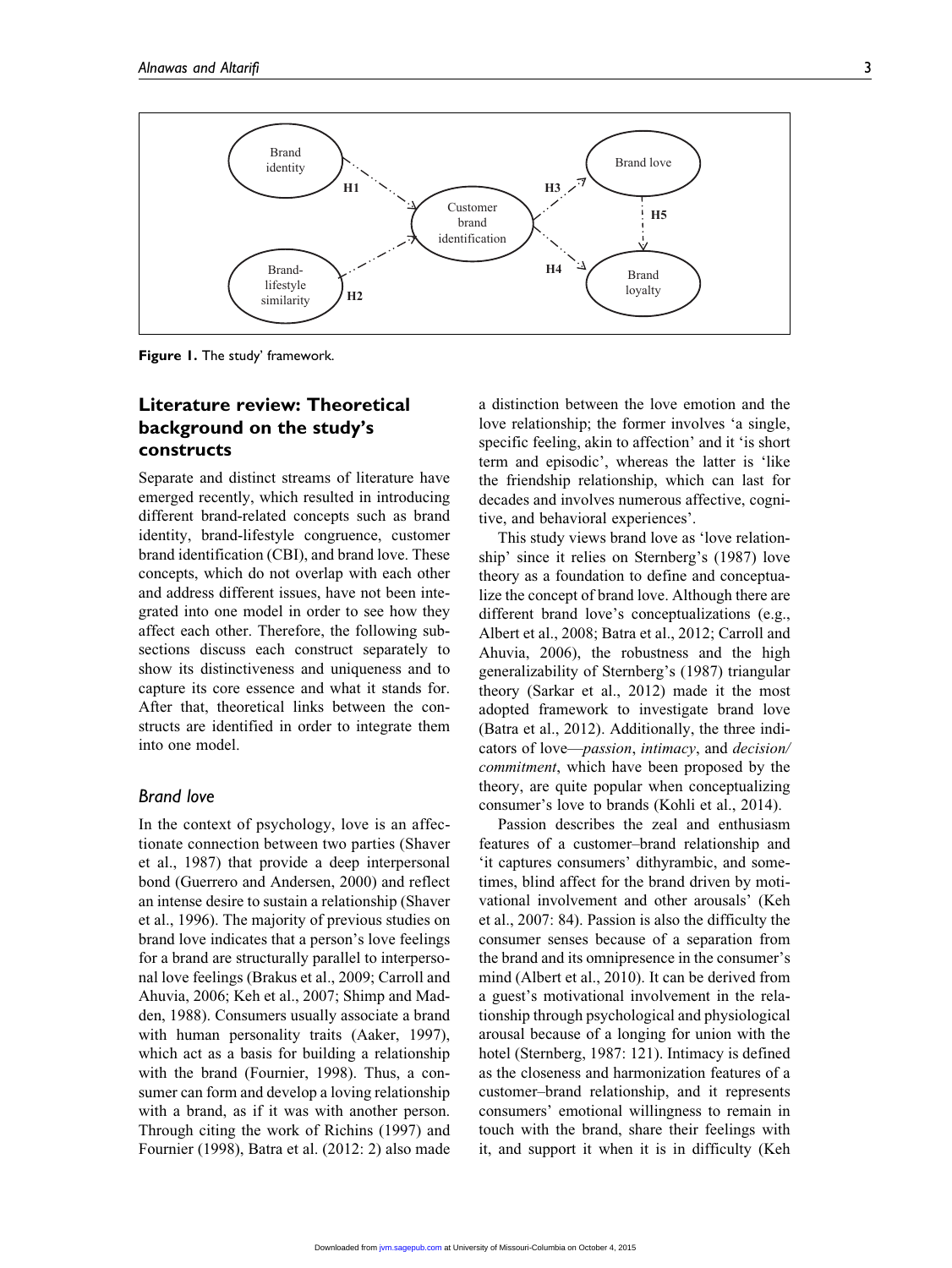et al., 2007: 84). Intimacy, which is derived from a guest's emotional investment in the relationship, including 'mutual understanding with the loved one' (Sternberg, 1987: 121), measures the psychological and affective proximity between the brand and the guest (Albert et al., 2010). Decision/commitment involves the short-term decision to love and the commitment to sustain that love in the long term (i.e. will be part of the guest's life for a long time to come and to feel a sense of long-term relationship). Decision/commitment emanates from a person's cognitive decision concerning, and commitment to, an interpersonal relationship.

## **CHBI**

CHBI has been approached from social identity theory (SIT). The theory explains that a positive self-esteem of a person is enhanced through his/ her personal identity and/or social identity (Edwards, 2005), both of which constitute the self-concept (Tajfel, 1981). It also posits that people make sense of the world by categorizing themselves into groups and that the several social categories to which a person affiliates with or member of construct his/her social identity (Tajfel and Turner, 1986). SIT further indicates that self-categorization into a group serves a self-definitional role (Hogg et al., 1995).

Bergami and Bagozzi (2000) made a clear distinction between three aspects of social identity, namely cognitive (i.e. identification), affective (i.e. affective commitment), and evaluative (i.e. group-based self-esteem), and conceptualized identification accordingly as a cognitive state in which a person comes to view himself/herself as a member of a social entity. This conceptualization, which differentiates identification from related emotional and behavioral concepts, reveals that the affective and evaluative components are potential antecedents and consequences of identification (Ahearne et al., 2005). Under this view, CHBI is primarily a cognitive state, 'albeit one that has an abundance of emotional association' (Stokburger-Sauer et al., 2013). As such, CHBI is defined here as 'the perceived oneness with the brand' and it is distinct from the process of comparison of brand traits and self traits, which may contribute to CHBI (Stokburger-Sauer et al., 2013: 6). When a consumer strongly identifies with a brand, an overlap exists between one's self-schema and the brand's schema (Bergkvist and Bech-Larsen, 2010). Stokburger-Sauer et al. (2013) point out that although CBI

is related to the construct of self-brand connections, it is narrower in that it excludes the potential motivations guiding such self-brand connections, that is, achieving one's desired self and communicating one's identity to others. Stokburger-Sauer et al. (2013) also explain that brand identification is conceptually different from positive brand evaluations (i.e. brand attitudes) since the former depends on the perceived identity of the brand and the self-identity of the consumer, whereas the latter put the brand as a target for evaluation. Accordingly, brand attitudes are likely to be either inputs or outputs of brand identification rather than an integral part of the construct.

## Brand identity

Brand identity communicates to consumers what a brand provides or what the brand stands for (Keller, 2008). It satisfies consumers' symbolic needs more than their functional needs (He et al., 2012). Under this view, brand identity could be defined as a unique set of brand associations, which are manifested in the form of distinctiveness and prestige of the focal brand (Bhattacharya and Sen, 2003; Ghodeswar, 2008; He and Mukherjee, 2009). Brand distinctiveness is the perceived uniqueness of a brand identity in relation to its competitors (Stokburger-Sauer et al., 2013). It differentiates a relevant, suitable, long-term, and credible promise of value associated with a brand and specifies the source of that promise (Ward et al., 1999). On the other hand, brand prestige refers to the status or esteem associated with a brand (Stokburger-Sauer et al., 2013). Symbolic meaning embedded in a brand (Steenkamp et al., 2003), higher price and greater scarcity, represents the sources of creating greater prestige appeal of a brand (Bearden and Etzel, 1982). In other words, brand distinctiveness satisfies consumers' needs for uniqueness (Ruvio, 2008), while brand prestige helps consumers protect and develop greater self-esteem (Stokburger-Sauer et al., 2013).

#### Brand-lifestyle congruence

Lifestyle, which covers beliefs, aspirations, and attitudes toward life (Brassington and Pettitt, 2003), refers to the particular manner in which consumers live their life (Peter and Olson, 2008: 535), or as Solomon et al. (2006: 558) note, it is 'a statement about who one is in society and who one is not'. Under this view, brand-lifestyle congruence refers to 'the extent to which the brand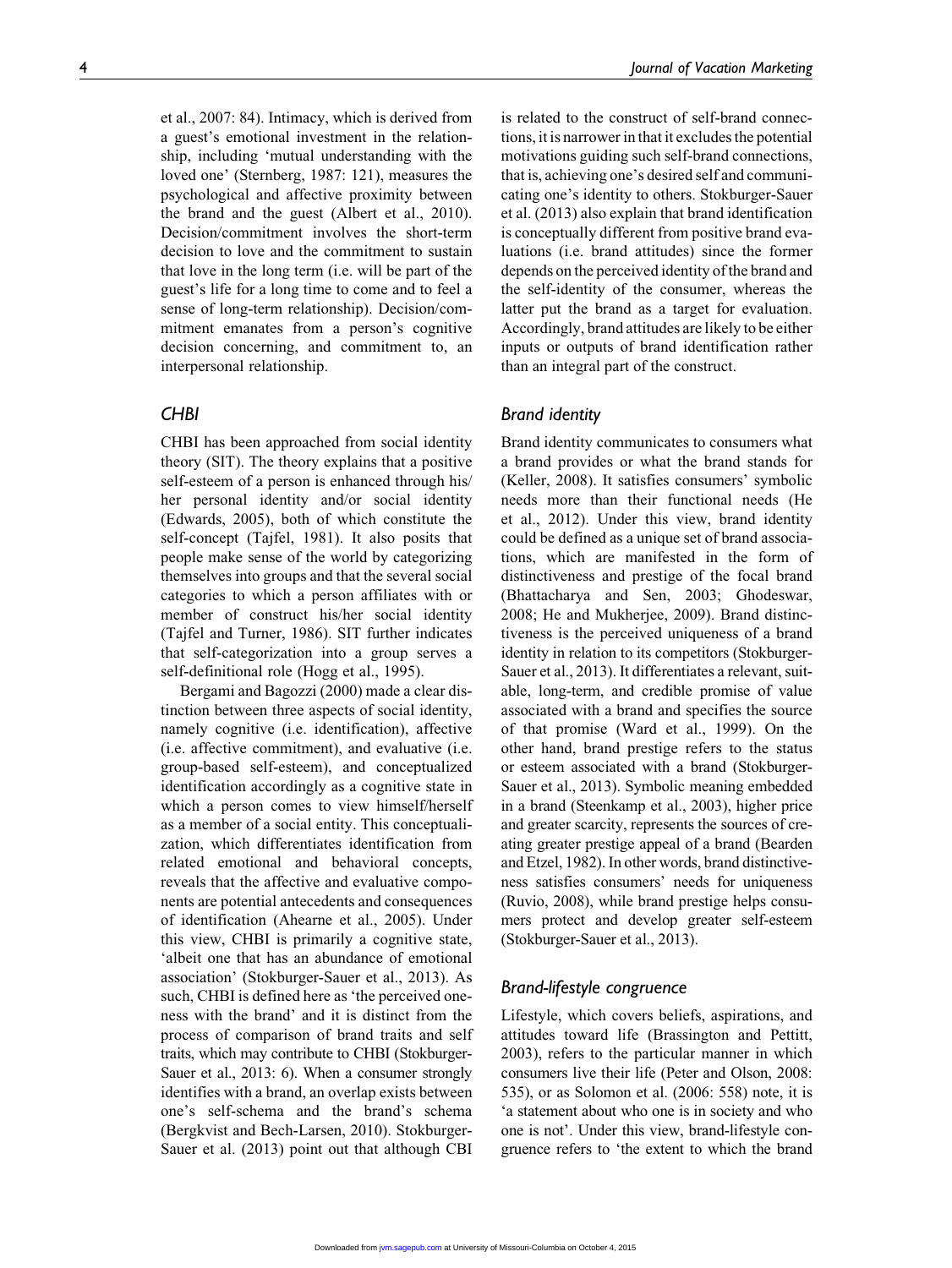supports the consumer's lifestyle' (Nam et al., 2011: 1014) or the brand's capability to support hotels' guests in expressing their values and lifestyle in their social environment (Keller, 2003). The brand can in itself reflect status, enhance image, and project lifestyle so that the ownership or the use of the brand becomes of value in its own right (Tuominen, 1999). Nam et al. (2011) noted that brand-lifestyle congruence differs from brand-self congruence and brand identification because consumers use self-concept and social groups as comparison standards. However, with regard to brand-lifestyle congruence, 'the comparison standards are associated with consumers' consumption opinions, activities, interests and goals, which might be related to different social and personal values that are not captured by self-concept and social identity' (Nam et al., 2011: 1014).

#### Brand loyalty

A review of the literature reveals that there are various definitions of brand loyalty. Melnyk et al. (2009: 82), for example, define loyalty as:

that there is a relationship of some sort (i.e., ranging from very shallow to very strong) between an actor and another entity and that the actor displays behavioral or psychological allegiance to that entity in the presence of alternative entities.

This definition focuses on the behavioral aspects of loyalty. Oliver (1999: 392), on the other hand, defines loyalty as 'a deeply held commitment to re-buy or re-patronize a preferred service consistently in the future, thereby causing repetitive same brand or same brand-set purchasing, despite situational influences and marketing efforts having the potential to cause switching behavior'. This indicates that loyalty has two aspects: behavioral and attitudinal. Behavioral loyalty refers to consumer's repetitive and systematic purchasing behavior of a brand, which is revealed through patterns of continued patronage and actual spending behaviors (Hammond et al., 1996). Attitudinal loyalty is an attitudinal predisposition consisting of having a preference to a particular brand and intention to repurchase that brand (Mellens et al., 1996). However, in the current research, brand loyalty will be measured from the behavioral perspective only in order to avoid any potential overlap between attitudinal loyalty and the third dimension of brand love (i.e. decision/commitment).

## Hypotheses development and suggested model

Brand identity  $\rightarrow$  CBI. Consumers tend to identify with a brand if it has a distinctive and prestigious identity (Fournier, 1998; He et al. 2012). Such a proposition, as He et al. (2012) noted, is in line with the suggestion that consumer company identification comes largely from corporate identity and that employee organizational identification comes from organizational identity. Evidence suggests that distinctive and prestigious brands are more advantageous in making consumers engage in brand-supporting activities (Stokburger-Sauer et al., 2013). This is because distinctive brand identity helps consumers to maintain a positive personal/social identity by viewing themselves in the brand's reflected glory (Bhattacharya and Sen, 2003) and categorize themselves in society to ease their selftransitions and attain a sense of continuity (Belk, 1988). Distinctive brand identity can also act as salient social categories, which allow consumers to develop relationships with and to claim affiliation with them (He and Li, 2010). Regarding brand prestige, Kirmani et al. (1999) point out that consumers do not choose a brand only for its quality but also for its status and conspicuous consumption. When consumers believe that a brand is highly reputed and prestigious, selfenhancement will be established (Kressmann et al., 2006). A prestige brand can also fill the gap in consumers' personality, particularly when they perceive themselves as lacking a personal quality (Wicklund and Gollwitzer, 1982). Thus, it could be argued that consumers will have a greater tendency to identify with a hotel brand if it has a strong identity (i.e. distinctive and prestige) compared to other competing hotel brands. The following hypothesis summarizes that:

H1: Hotel brand identity is positively associated with customer hotel brand identification

Brand-lifestyle congruence  $\rightarrow$  CBI. Solomon (2002) views brands and brand settings as a means of expressing consumers' lifestyles. Nam et al. (2011) point that lifestyle branding refers to a social situation where consumers purchase products/services that are associated with a particular lifestyle. Thus, the higher the degree that a brand image matches a consumer's personal lifestyle, the greater is the consumer identification with the brand. Consumers tend to identify with and form personal attachments to a brand when the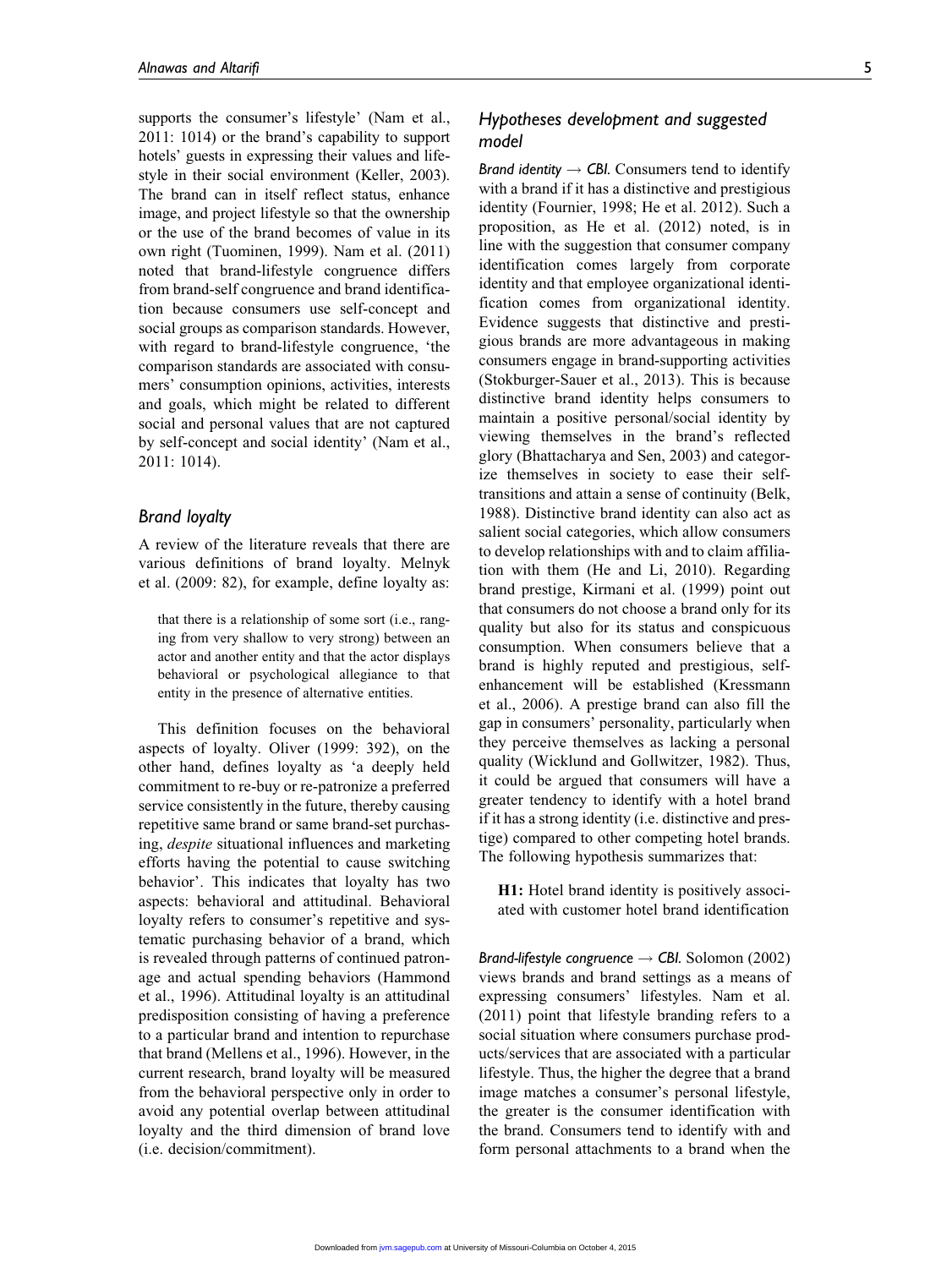consumption of that brand reflects their desired lifestyles (Solomon, 2002; Onkvisit and Shaw, 1987). In sport marketing, Crimmins and Horn (1996) note that if the image associated with a specific sporting event does not match the lifestyles and interests of the target audience, the sponsor fails to reach the targeted consumers and to convey the proper association. Accordingly, it is reasonable to hypothesize the following:

H2: Hotel brand-lifestyle congruence is positively associated with customer hotel brand identification

 $CBI \rightarrow brand$  love. It could be argued, by drawing on self-identity theory, that if consumers'identities are constantly confirmed in interaction with a particular hotel brand, they will increasingly come to reveal emotional attachments to that brand (e.g. Stryker, 1982). In other words, they become more oriented to the hotel brand in which their identities are confirmed. As such, the more a hotel brand helps identities to be verified, the greater the passion and affection will be to that brand, that is, guests will experience 'positive emotions from satisfaction at the lower-intensity end to joy and pride at the higher-intensity end of positive emotions' (Turner, 2013: 351). On the other hand, if a hotel brand does not provide a consumer with identity verification, he/she may experience negative emotions such as anger, fear, embarrassment, and other negative feelings. Branding literature also indicates that customers become attached to a brand whose traits overlap with their own personality traits (Aaker, 1997; Escalas and Bettman, 2005) and/or share the same self-definitional characteristics/aspects (Donavan et al. 2006; Swaminathan et al., 2007). Accordingly, it is reasonable to propose the following hypothesis:

H3: Customer hotel brand identification is positively associated with hotel brand love

 $CHBI \rightarrow brand$  loyalty. Identification is found to be associated with organizational members' commitment (i.e. low level of turnover) and financial support in the context of nonprofit organizations (Bhattacharya et al., 1995). It is also associated with long-term preference for the identified-with firm's products (Bhattacharya and Sen, 2003) and actual purchase behavior (Lam et al. 2010). Drawing on that, a guest who identifies with a hotel brand is more likely to support that hotel through recommending it to others, exhibiting long-term

preference for it and showing willingness to pay a price premium. This is because he/she has a vested interest in the success of that hotel for the benefits that accrue to him/her. Accordingly, the following hypothesis is formulated:

H4: Customer hotel brand identification is positively associated with hotel brand loyalty

Brand love  $\rightarrow$  brand loyalty. Past behaviors and actions are often considered good predictors of future behavior, thus implying greater loyalty to loved brands (Thomson et al., 2005). As such, brand love is an antecedent to brand loyalty (Carroll and Ahuvia, 2006; Kamat and Parulekar, 2007). Park et al. (2010) conclude that brand loyalty is determined by the intensity of the emotional commitment a consumer has to a particular brand. Brand love generates positive word of mouth (Fournier, 1998), influences willingness to pay higher prices (Thomson et al., 2005), and leads to positive evaluation of the brand, even when consumers are exposed to negative information about the brand (Ahluwalia et al., 2000). Brand love does not only influence consumers' behavioral intention and attitudinal preference but also their persistent stickiness toward the brand (Reimann et al., 2012; Tsai, 2011). Drawing on that, the following could be assumed, as far as the hotel industry is concerned:

H5: Hotel brand love is positively associated hotel brand loyalty

Figure 1 summarizes the hypothesized relationships among variables.

## Research methodology

Similar to previous branding research in the hotel industry (e.g. Ekinci et al., 2008; Kayaman and Arasli, 2007; Nam et al., 2011; So et al., 2013), the current study adopted a quantitative method to examine the research hypotheses. Among the different quantitative data collection techniques, a cross-sectional survey was employed to measure customers' perceptions of brand identity, brandlifestyle congruence, brand love, CHBI, and brand loyalty in the hotel industry. The adoption of this data collection method was deemed appropriate to collect the required data for a number of reasons. First, previous researchers extensively used the survey methodology to explore branding in different contexts (e.g. Carroll and Ahuvia, 2006; Chaudhuri and Holbrook, 2001; He et al., 2012;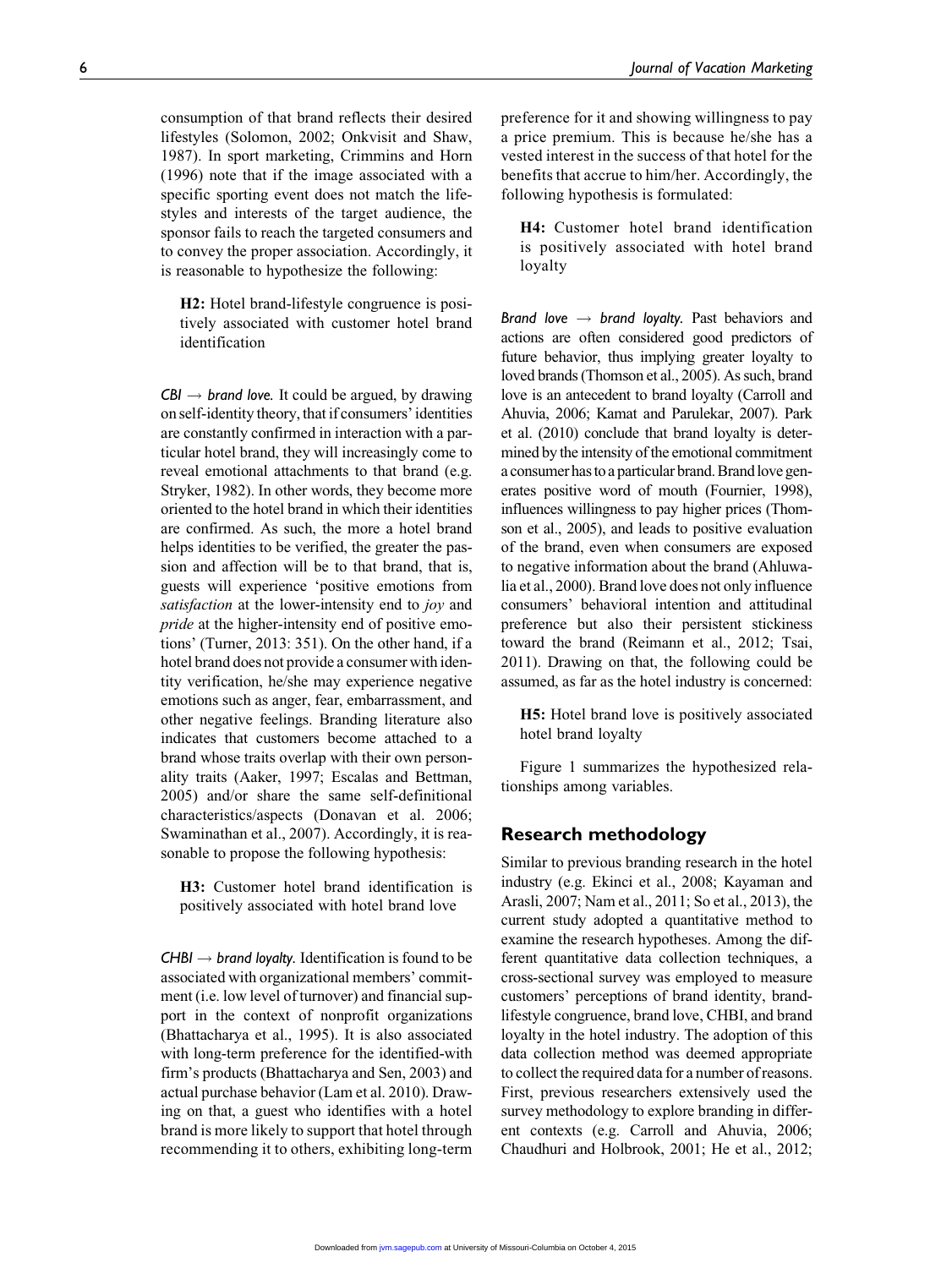Tsai, 2014; Yoo and Donthu, 2001). Second, this method has the ability to measure latent constructs, that is, variables that cannot be directly observed or quantified (e.g. CHBI, brand love, and brandlifestyle congruence) (Burton and Mazerolle, 2011). Finally, the survey method provides participants with the freedom to fill the questionnaire when it is convenient, investigates problems in realistic settings, and allows access to a wide range of participants, thus increasing the likelihood of generalizing the results (Bryman and Bell, 2007; Turocy, 2003).

#### Data collection

The current study took place in Jordan during summer of 2014. There are 87 luxury or upper upscale hotels in Jordan ([www.hotelscombined.com\)](http://www.hotelscombined.com). Due to budget and time constraints, 18 luxury or upper upscale hotels were chosen conveniently and contacted to participate in the study. Out of those (18) hotels, only five 4-star hotels (i.e. first class) and two 5-star hotels (luxury) agreed to take part in the data collection process. Lower category hotels (e.g. economy hotels) were not contacted due to the nature of the investigated constructs, which require studying hotels that may potentially possess high levels of symbolic meanings.

The seven participating hotels asked to distribute the questionnaire to the respondents via their own employees to ensure convenient and non-disturbing access to the hotel's guests. This approach is common in the hotel industry (see e.g. Wilkins et al., 2009). Accordingly, the researchers spent nearly an hour and a half with the employees responsible for distributing the questionnaire in each hotel to explain to them the purpose and the content of the questionnaire and how it needs to be filled. A total of (423) completed usable questionnaires were received. The sample consisted of 57% male and 43% female; 7% within the age range of 21–29 years, 24.5% within the range of 30–39 years,  $40.2\%$ within the range of 40–49 years, and 28.3% above 50 years of age. Nine percent of the participants stayed in the hotel only once in the last 2 years and 91% stayed in the hotel two to four times in the past 2 years. Forty-five percent of the participants stayed in the hotel for leisure, 36% for business, 13% for business and leisure, and 6% for other purposes. Sixty-five percent of participants were from European countries, 23% were from Asian countries, 8% from North America and Canada, and 4% from other countries.

# Item generation and purification of scale items

The current research used measurement items that had been validated in prior research and proved to have high Cronbach's a. Using previously validated scales will ensure the reliability and validity of the measurements. Accordingly, 4 items were selected from Bhattacharya and Sen (2003) to measure brand identity. These items were validated by He et al. (2012), who examined the effect of brand identity on different brand-related constructs. With regard to brandlifestyle congruence, Nam et al. (2011) adopted 3 items from Vazquez et al. (2002), Johnson et al. (2006), and Del Rio et al. (2001) to measure the construct in the hotel industry. The 3 items, shown to have high Cronbach's  $\alpha$ , were adopted in the current research to measure brand-lifestyle congruence. Five items were selected from the scale of Mael and Ashford (1992) to measure CHBI. These 5 items were further validated by So et al. (2013) in the hotel industry. The components of brand love were measured through selecting items from Sternberg (1997). These items were as follows: intimacy (5 items), passion (6 items), and decision/commitment (6 items). The used items were validated by Chen and Quester (2015) in personal care service setting. Three items were adapted from Harris and Goode (2004) and Chaudhuri and Holbrook (2001) to measure brand loyalty.

Some items were reworded to measure the constructs adequately. After that, a questionnaire containing the 32 items was then subjected to a pilot study, and exploratory factor analysis was performed on the data to ensure item purity. Items that were complex were modified to reduce ambiguity. In the final questionnaire, respondents were asked to express their level of agreement regarding the statements of the other five constructs based on a five-point Likerttype scale running from strongly disagree up to strongly agree.

#### Scale assessment

Table 1 shows that the reliabilities of the study's constructs, which were assessed using Cronbach's a (Churchill, 1979), were much higher than the threshold (0.70) and revealed satisfactory levels, ranging from 0.825 to 0.939. After that, an exploratory factor analysis was performed to unearth and determine the questions or statements that appear to best measure each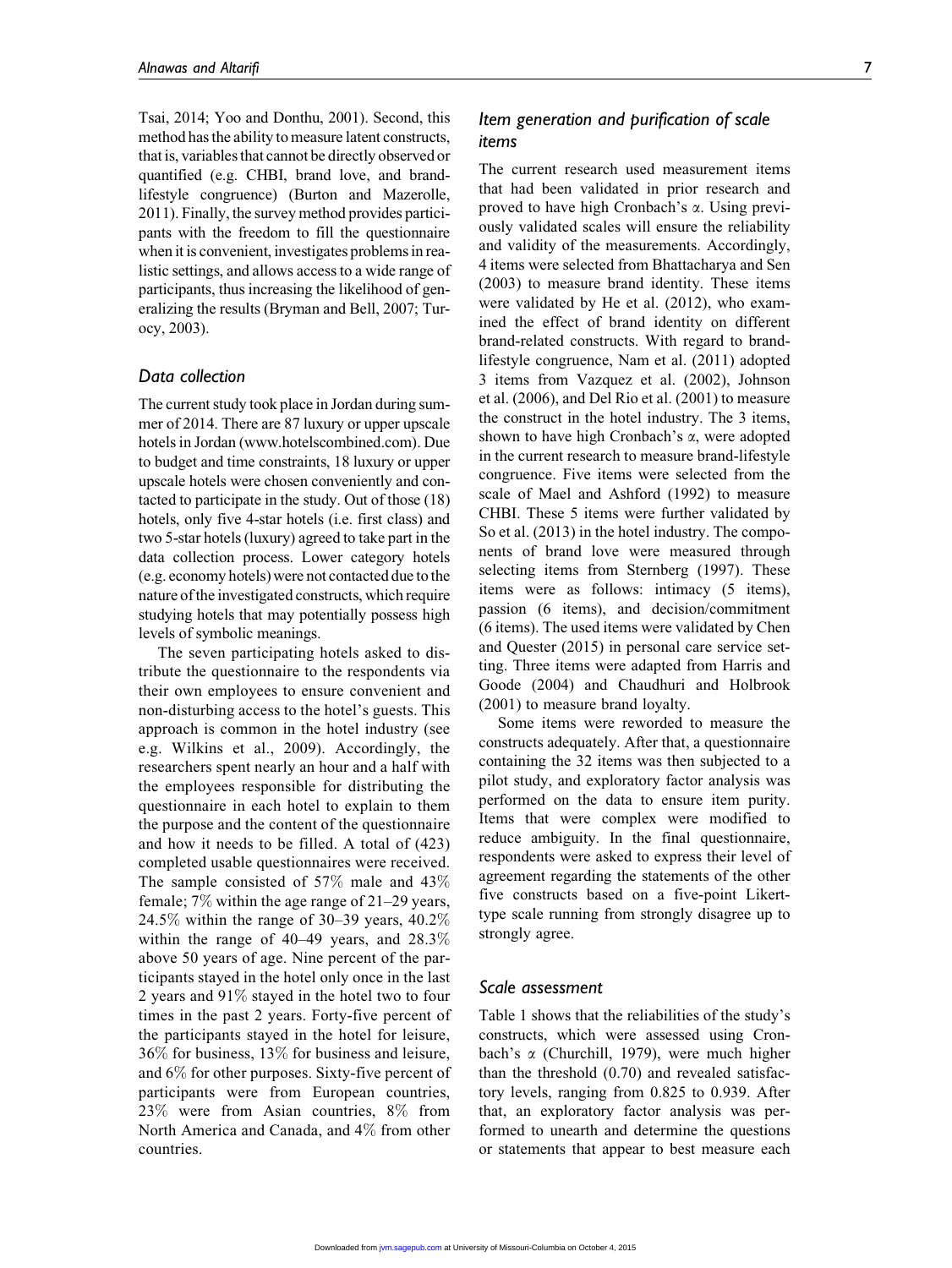| Variable                      | Source                           | Statements                                                                                                                                                                                                                                                                                                                                                                                                                | loadings<br>Factor | Cronbach's<br>S | Composite<br>reliability |       | AVE Multicollinearity |
|-------------------------------|----------------------------------|---------------------------------------------------------------------------------------------------------------------------------------------------------------------------------------------------------------------------------------------------------------------------------------------------------------------------------------------------------------------------------------------------------------------------|--------------------|-----------------|--------------------------|-------|-----------------------|
| Brand identity                | Bhattacharya and Sen<br>(2003)   | This hotel brand stands out from its competitors.<br>This hotel brand is a first-class, high-quality brand.<br>I. This hotel brand has a distinctive identity.<br>.<br>ຕໍ່ຕ                                                                                                                                                                                                                                               | 0.759-0878         | 0.837           | 0.884                    | 0.725 | 1.455                 |
| <b>CHB</b>                    | Mael and Ashforth<br>(1992)      | 3. When I talk about this hotel brand, I usually say we rather<br>2. I am very interested in what others think about this hotel<br>someone criticizes this hotel brand, it feels like a<br>5. When someone praises this hotel brand, it feels like a<br>than they<br>4. This hotel brand's successes are my successes.<br>This hotel brand has a high reputation.<br>ial insult.<br>I. When<br>person<br>brand.<br>.<br>न | $0.805 - 0.918$    | 0.904           | 0.931                    | 0.778 | 1.899                 |
| Brand-lifestyle<br>congruence | (2011)                           | Nam, Ekinci and Whyatt I. This hotel brand reflects my personal lifestyle.<br>(2011) 2. This hotel brand is totally in line with my lifestyle.<br>personal compliment.                                                                                                                                                                                                                                                    | 0.730-0.828        | 0.825           | 0.869                    | 0.612 |                       |
| Loyalty                       | Holbrook (2001)<br>Chaudhuri and | 2. I would rather stay with this hotel than try a different hotel<br>3. Staying in this hotel brand supports my lifestyle.<br>1. Next time I am looking for somewhere to stay, I will stay<br>3. I will continue to choose this hotel brand before other<br>with this hotel brand.<br>I am unsure of.                                                                                                                     | 0.866-0.939        | 0.939           | 0.955                    | 0.836 | 1.208                 |
| Intimacy                      | Sternberg (1997)                 | 1. I give considerable emotional support to this hotel brand.<br>2. I have a relationship of mutual understanding with this hotel<br>3. There is a certain intimacy between me and this hotel brand.<br>5. I experience intimate communication with this hotel brand.<br>4. I feel emotionally close to this hotel brand<br><b>brands</b><br>brand.                                                                       | $0.711 - 0.888$    | 0.889           | 0.92                     | 0.669 | 1.042                 |
|                               |                                  |                                                                                                                                                                                                                                                                                                                                                                                                                           |                    |                 |                          |       | (continued)           |

Table 1. Reliability analysis, EFA, AVE, and multicollinearity. Table 1. Reliability analysis, EFA, AVE, and multicollinearity.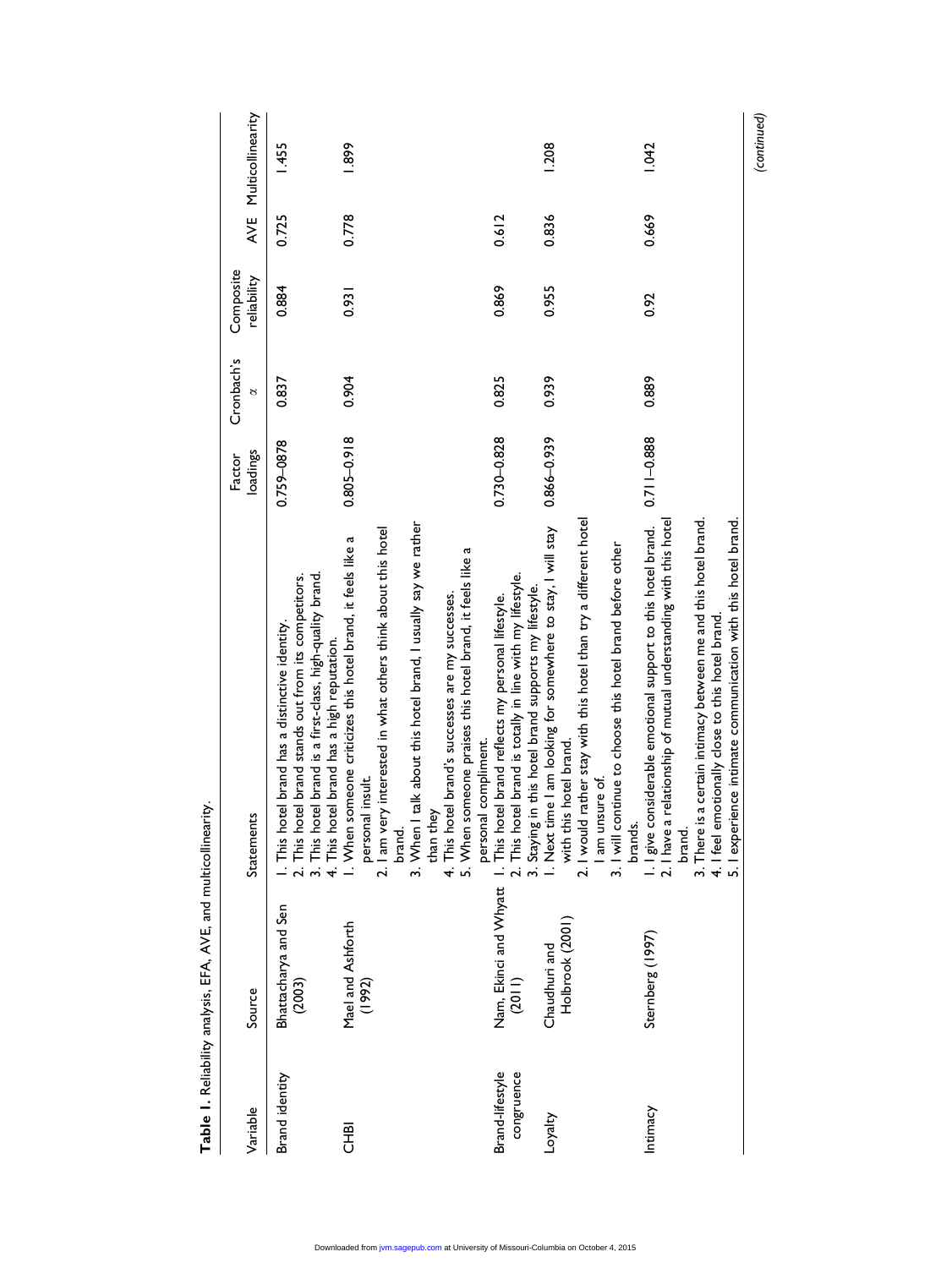| Sternberg (1997)<br>Source<br>Variable<br>Passion |                                    |                                                                                                                                                                                                                                                                                                                                                                             |                    |                 |                          |       |                       |
|---------------------------------------------------|------------------------------------|-----------------------------------------------------------------------------------------------------------------------------------------------------------------------------------------------------------------------------------------------------------------------------------------------------------------------------------------------------------------------------|--------------------|-----------------|--------------------------|-------|-----------------------|
|                                                   | Statements                         |                                                                                                                                                                                                                                                                                                                                                                             | loadings<br>Factor | Cronbach's<br>S | Composite<br>reliability |       | AVE Multicollinearity |
|                                                   | $1.1$ am                           | 4. I cannot imagine another hotel making me as happy as this<br>5. I enjoy the aesthetic attraction of this hotel brand.<br>6. Just seeing this hotel brand is exciting for me.<br>3. This hotel brand makes me feel great delight.<br>passionate about this hotel brand.<br>2. I adore this hotel brand.<br>hotel brand does.                                              | 0.775-0.820        | 0.830           | 0.878                    | 0.630 | l.353                 |
| Sternberg (1997)<br>commitment<br>Decision/       | decision.<br><b>brand</b><br>hotel | 1.1 am committed to maintaining my affection with this hotel 0.742-0.810<br>2. I have confidence in the stability of my relationship with this<br>5. I could not let anything get in the way of my commitment to<br>4. I view my commitment to this hotel brand as a solid one.<br>3. I view my relationship with this hotel brand as a good<br>this hotel brand.<br>brand. |                    | 0.810           | 0.862                    | 0.570 | $\frac{9}{1}$         |

Note: AVE average variance extracted; EFA exploratory factor analysis.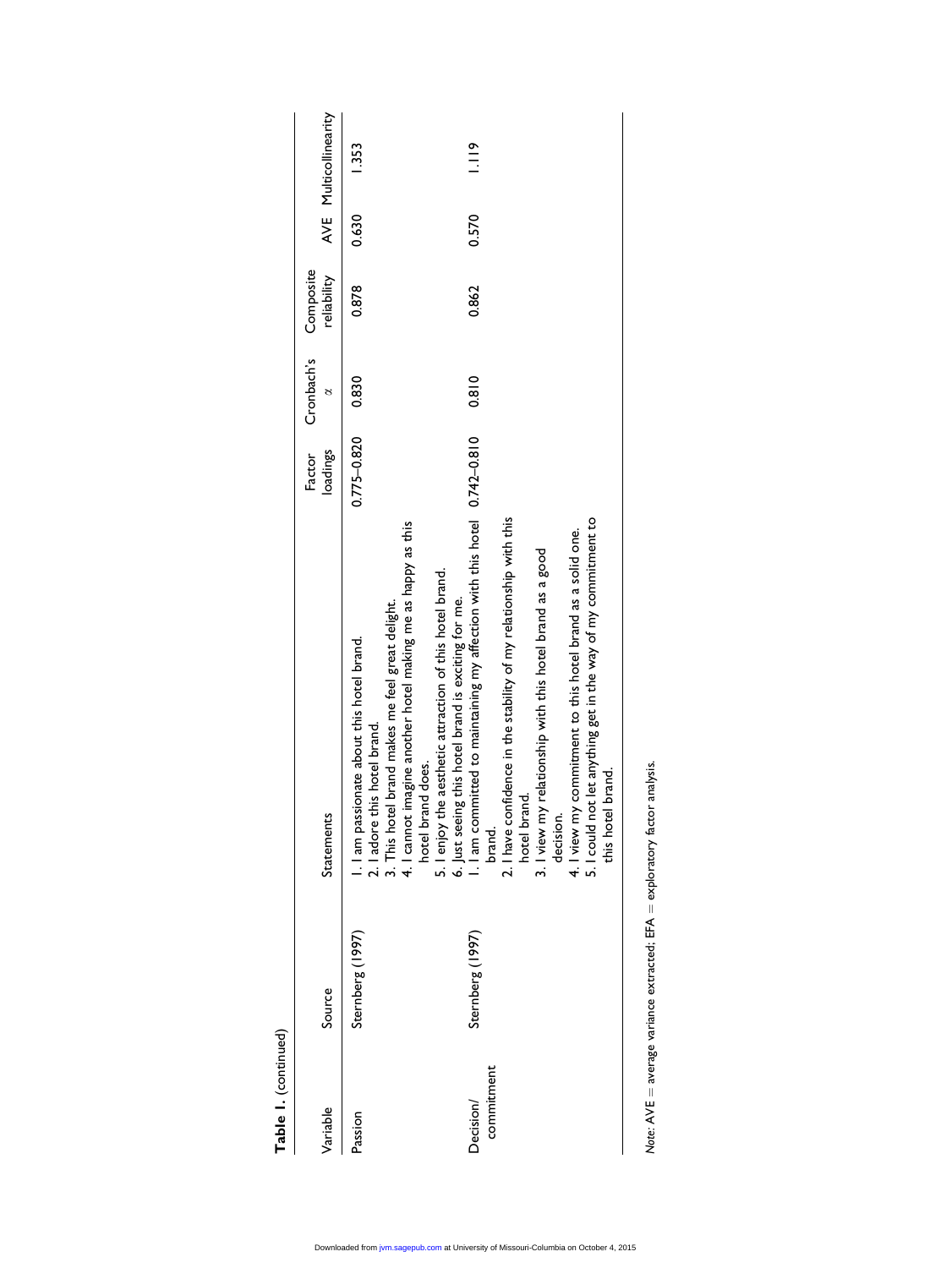|                            | Loyalty | <b>CHBI</b> | Brand identity | <b>Intimacy</b> | Brand-lifestyle<br>similarity | Passion | Decision/<br>commitment |
|----------------------------|---------|-------------|----------------|-----------------|-------------------------------|---------|-------------------------|
| Loyalty                    | 0.9022  |             |                |                 |                               |         |                         |
| <b>CHBI</b>                | 0.2056  | 0.8820      |                |                 |                               |         |                         |
| Brand identity             | 0.1249  | 0.4374      | 0.8514         |                 |                               |         |                         |
| Intimacy                   | 0.2245  | 0.2521      | 0.1857         | 0.8179          |                               |         |                         |
| Brand-lifestyle similarity | 0.4155  | 0.1881      | 0.2188         | 0.3095          | 0.7823                        |         |                         |
| Passion                    | 0.2433  | 0.3804      | 0.4205         | 0.3528          | 0.4200                        | 0.7937  |                         |
| Decision/commitment        | 0.2076  | 0.2844      | 0.3169         | 0.2953          | 0.3184                        | 0.3627  | 0.7549                  |

Table 2. The square root of AVE values of the study's variables.

Note: CHBI  $=$  customer hotel brand identification;  $AVE =$  average variance extracted.

of the scales. The results reported in Table 1 indicate that the items of each factor loaded significantly  $\geq$ 0.50 (ranging from 0.711 to 0.930) on their respective factor, suggesting satisfactory factorability for all the items. With regard to multicollinearity, it was assessed using SPSS.20 through evaluating the multicollinearity among all the variables. Multicollinearity can be detected by calculating the variance inflation factor (VIF) (Henseler et al., 2009). Table 1 shows that the highest value of VIF was 1.889 for CHBI, which is below the common cutoff point threshold of 5. Regarding convergent validity, which measures the extent to which items on a scale are in theory linked (Hair et al., 2006), it was assessed by observing the average variance extracted (AVE) index using SmartPLS2.0 (Wetzels et al., 2009). The results reported in Table 1 show that the average for all the seven scales exceeded the minimum threshold value of 0.50 and the AVE for the seven scales ranged from 0.531 to 0.836.

With regard to discriminant validity, which refers to the extent to which a latent variable (A) is different and unique from other latent variables (e.g.  $B$ ,  $C$ , and  $D$ ) (Bagozzi et al., 1991), it was assessed by the Fornell–Larcker criterion using SmartPLS (Fornell and Larcker, 1981). The results reported in Table 2 show that the squared root average values of all the seven scales were greater than the corresponding offdiagonal correlations.

Hypotheses testing. The proposed framework of the current study was tested using a structural equation modeling—partial least squares (PLS). The primary advantage of using PLS is that it simultaneously estimates all path coefficients and individual item loadings in a specified model, which allows researchers to avoid biased and inconsistent parameter estimates (Chin, 1998). PLS also estimates partial model relationships

in an iterative sequence of ordinary least squares regressions, which leads to maximize the explained variance of the endogenous latent variables (Hair et al., 2011). Additionally, PLS is considered more appropriate when the research objective is prediction (i.e. predicting key target constructs or identifying key 'driver' constructs) and theory development (i.e. emphasis is more on exploration than confirmation) (Hair et al., 2011), which is the case of this research.

Thus to test the research hypotheses, SmartPLS 2.0 was employed. SmartPLS estimates the structural paths coefficients  $(\beta)$ , explains the variance of the constructs in the model  $(R^2)$ , and determines the significance of the path coefficients using the Bootstrap technique  $(p \text{ value})$ . To start with testing the hypotheses, the current study predicts in H1 that brand identity is positively associated with CHBI. The findings of the study support this proposition ( $\beta = 0.240$ ,  $R^2 = 0.340$ ,  $p \le 0.05$ ). The results of the model testing also provide support for H2 ( $\beta = 0.455$ ,  $R^2 = 0.340$ ,  $p < 0.001$ ) and, therefore, confirm that brandlifestyle congruence is positively associated with CHBI.

To test H3, which posits that CHBI is positively associated with brand love, we followed the recent recommendations of Becker et al. (2012) on constructing and validating formative index. Thus, we first constructed brand love as a formative construct that is measured formatively by the items of intimacy, passion, and decision/commitment and then tested the effect of CHBI on brand love index. The analysis supports this hypothesis (CHBI  $\rightarrow$ brand love;  $\beta = 0.423$ ,  $R^2 = 0.328$ ,  $p < 0.001$ ). The analysis also confirms H5, which indicates that there is a positive association between brand love and brand loyalty (brand love  $\rightarrow$  srand loyalty;  $\beta$  $= 0.560, R^2 = 0.375, p \le 0.001$ ). However, H4, which states that there is a positive association between CHBI and brand loyalty, does not find support ( $\beta = 0.180, p > 0.05$ ).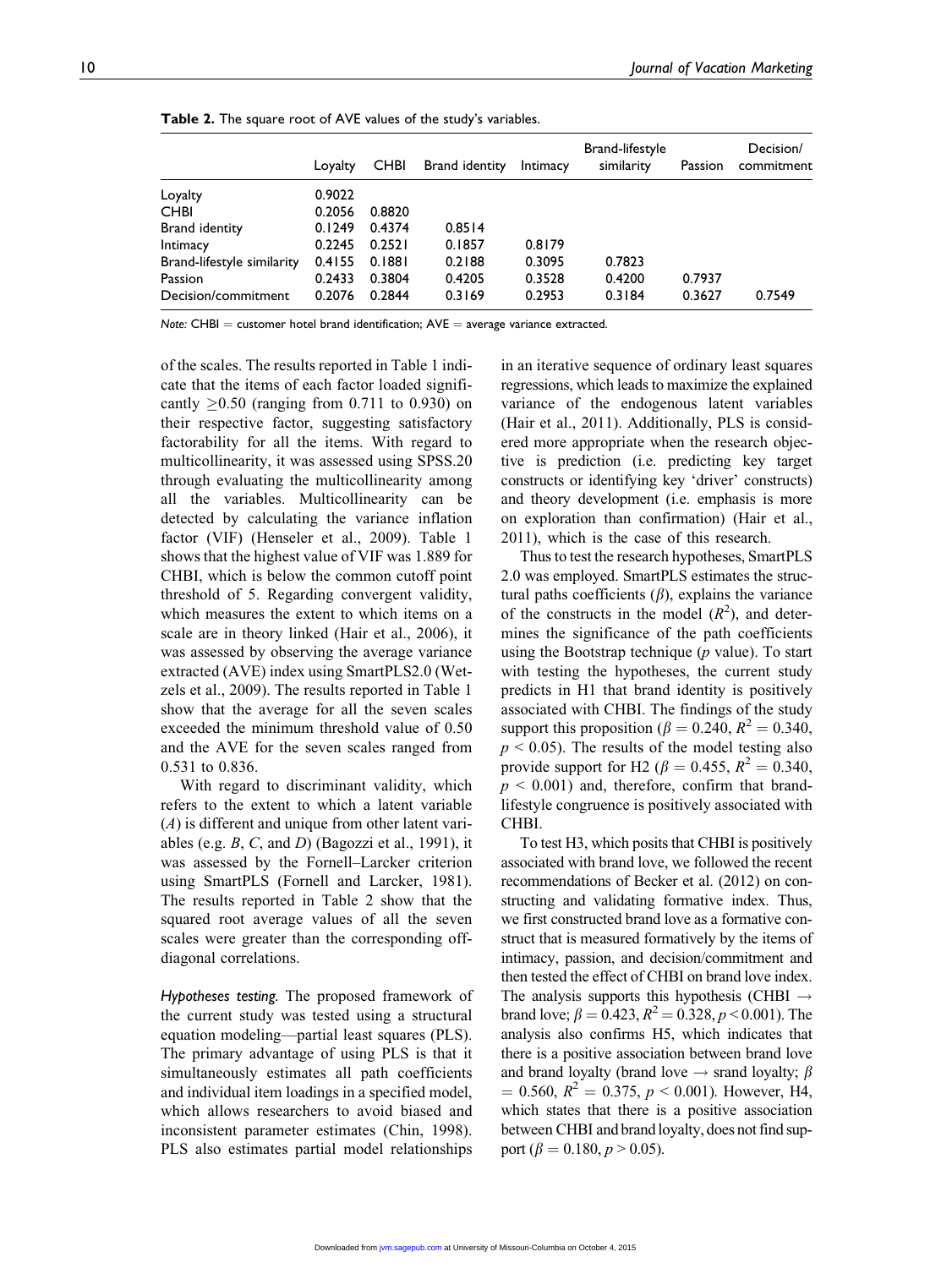Table 3. Hypotheses testing of the study's model.

| Hypotheses                                              | Path<br>coefficients | Significance<br>level | $R^2$ |
|---------------------------------------------------------|----------------------|-----------------------|-------|
| HI: Brand identity<br>$\rightarrow$ CBI                 | 0.240                | 0.05                  | 0.340 |
| H2: Brand-lifestyle<br>congruence $\rightarrow$<br>CHBI | 0.455                | 0.001                 | 0.340 |
| $H3: CHBI \rightarrow brand$<br>love                    | 0.423                | 0.001                 | 0.328 |
| $H4: CHBI \rightarrow brand$<br>loyalty                 | 0.180                | p > 0.05              |       |
| H5: Brand love $\rightarrow$<br>brand loyalty           | 0.560                | 0.001                 | 0.375 |

Note: CHBI  $=$  customer hotel brand identification; CBI  $=$ customer brand identification.

Further analysis was carried out to examine the effect of CHBI on the individual components of brand love. The results indicate that CHBI is strongly associated with passion ( $\beta = 0.510$ ,  $R^2 = 0.43$ ), followed by intimacy ( $\beta = 0.390$  = 0,  $R^2 = 0.355$ ), and decision/commitment ( $\beta =$ 0.330,  $R^2 = 0.290$ ). Additional analysis also revealed that among the components of brand love, intimacy has the strongest association with loyalty ( $\beta = 0.605$ ), followed by decision/commitment ( $\beta = 0.474$ ), and passion ( $\beta = 0.382$ ). Overall, the results reveal that the variances in the dependent variables that were explained by their predictors were either relatively moderate or high, thus supporting the integrated framework that the current study proposes, and the applicability of these constructs in the hotel industry. Table 3 summarizes the findings of the current research.

## Discussion and conclusions

Prior research tends to focus extensively on social exchange variables such as service quality, perceived value, and satisfaction in explaining hotel brand loyalty. This study, however, extends previous research from the field of sociology and psychology to address the symbolic consumption and the emotional aspects of a guest's hotel experience as paths to loyalty formation. It integrates brand identity, brand-lifestyle congruence, CHBI, and brand love into one model to predict brand loyalty in the hotel industry. As such, the current research extends our understanding on how deep and meaningful relationships can be developed between hotels and guests through

symbolic consumption that goes beyond satisfying guests' immediate needs. More specifically, it shows how brand identity and brand-lifestyle congruence contribute to the development of CHBI, which in turn, engenders a powerful emotional experience with hotel brands and cultivates affection and passion to that brand. Those heavy emotional feelings in turn provide an important basis upon which hotel brand loyalty is established. Thus, the key insight that the current study offers is that guests do not recommend or visit hotels only for their functional values but also for their symbolic values stemmed from brand identity, CHBI, and brand-lifestyle congruence.

Therefore, this research makes a number of theoretical contributions to branding literature in general and hotel brand loyalty in particular. First, the current research uses the concept of love beyond the conventional context of personal relationships and offers an empirical support for the applicability of Sternberg's (1987) conceptualization of love in the hotel industry. The three elements of Sternberg's love conceptualization are unique and distinct. Each element makes a significant and different contribution toward customer experience of love in the hotel industry.

Second, the results of the current research indicate that CHBI influences brand loyalty only via brand love. This is because the fourth hypothesis, which states that 'customer hotel brand identification is positively associated with brand loyalty' was rejected. This suggests that brand love is not a sufficient condition, but a necessary one, for CHBI to influence brand loyalty. This result should not be surprising since prior research was inconclusive regarding that. For example, Carlson et al. (2009) found a direct link between brand identification and brand loyalty in the car industry, and Kuenzel and Halliday (2008) reached to the same conclusion in sport teams. However, Kim et al. (2001) found the relationship insignificant in cellular phone brands. In the hotel industry, however, So et al. (2013) found that when service quality, trust, and perceived value were introduced to the relationship between CHBI and brand loyalty, the relationship became insignificant. The authors concluded that although 'strong CBI is insufficient to establish hotel brand loyalty in isolation, CBI does represent a significant factor that exerts an indirect influence on brand loyalty through customers' brand evaluation' (p. 39). It could be the case that those who found a direct link between identification and loyalty examined products and services that possess high levels of symbolic meanings, unlike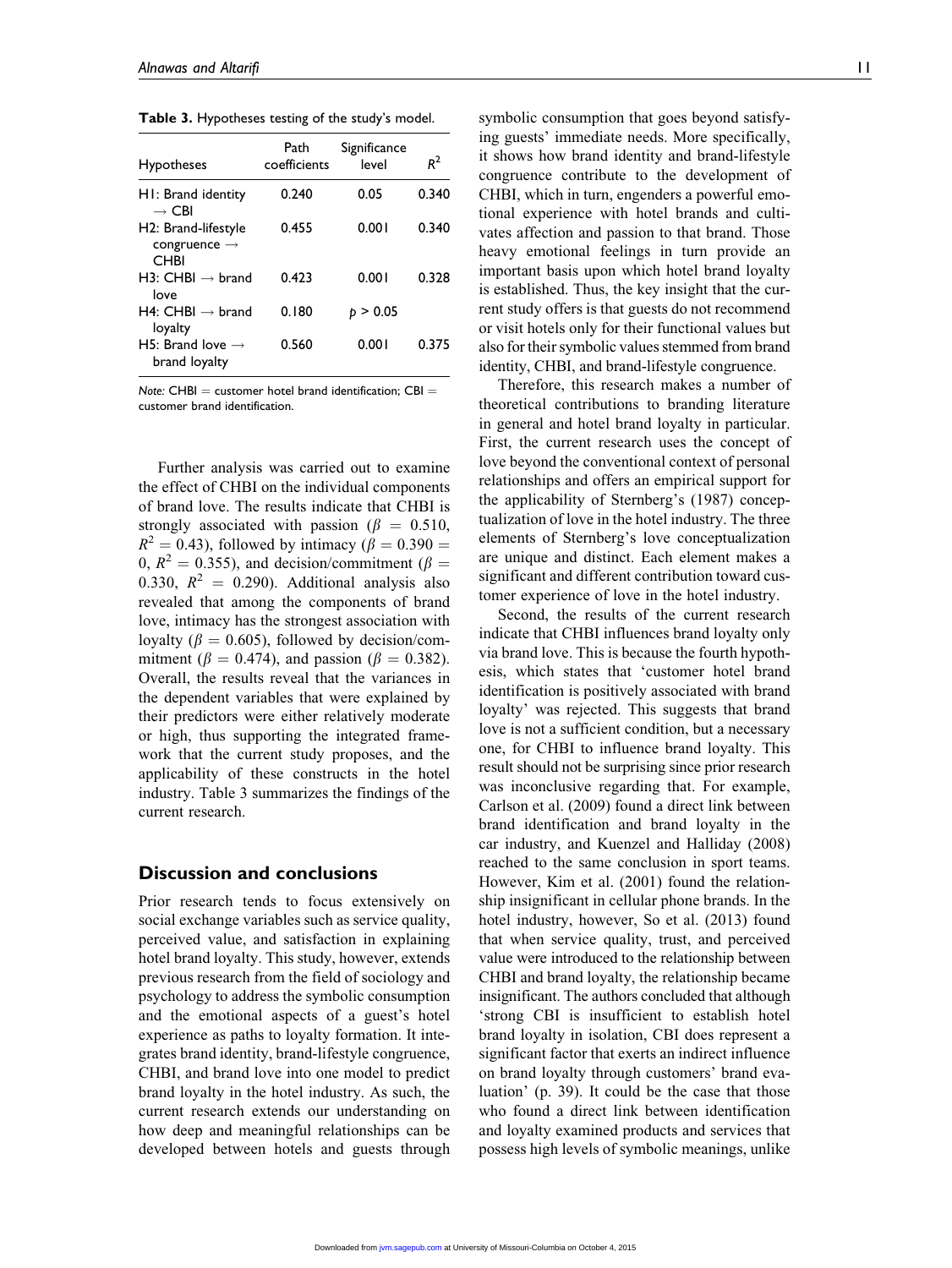hotel brands, which may not possess symbolic meanings to the degree of those products and services. In sum, this research adds to the findings of So et al. (2013) in that it identifies a new variable (i.e. brand love) that strengthens the identification–loyalty relationship.

Third, the association between CHBI and brand love is consistent with the view of Shaver et al. (1987: 1078) who pointed that an antecedent to the love emotion is 'the judgment that the loved one provides something the person wants, needs or likes'. Analogously, in the hotel industry, the symbolic resources of hotel brands, which allow guests to express their values and lifestyle in their social environment, will lead to develop a strong attachment and positive evaluation of hotel brands and their offerings. Carroll and Ahuvia (2006) also concluded that a consumer's love toward a brand is greater for brands that play a significant role in shaping a consumer's identity, enhancing a consumer's social self, and reflecting a consumer's inner self.

Finally, the findings reveal that a distinctive and unique identity that clearly distinguishes the hotel brand from its competitors and appeals to target segments' needs and desires will allow for a sustainable differentiation of the hotel's products and services, which in turn help in enhancing guests' identification with the hotel. In addition, a hotel brand that supports guests' lifestyle, beliefs, aspirations, and attitudes toward life also enhances guests' identification with the brand. Such results are consistent with the view of Tuominen (1999) who notes that the ownership or the use of the brand, which reflects status, enhances image, and projects lifestyle, which becomes of value in its own right.

## Managerial implications

The insights that the findings of the current research offer to brand managers are threefold. First, when a hotel wants to explore its brand identity, it needs to examine both internal and external factors (Urde, 1999). Internally, the hotel considers who it thinks the brand is, whereas, externally, the hotel considers the guest's view of who the brand is. Once the firm explores 'Who is the brand?' a logical next consideration relates to 'Who does the brand want to be?' Exploring the current brand identity leads to the formulation of brand-related objectives. This in turn leads to the formulation of strategies of achieving those objectives. As the hotel becomes

deeply analytical about the brand's identity, it increases guest identification with the hotel brand.

The results of brand lifestyle congruence, brand identification, and brand love also indicate that guests are motivated to differentiate themselves through brand experiences, which need to be tailored and personalized to support the individuality, uniqueness, and distinctiveness of guests. For example, to enhance brand identification and love, Wyndham Hotels encourage guests to display their personal items and belongings in their rooms to express the uniqueness of their personalities (Nam et al., 2011). Other hotels such as Hemingway Hotels and Resorts work on identifying an iconic figure as inspiration, in each segment, whose life has developed around a particular lifestyle. This issue has allowed Hemingway's Hotels to make an immediate picture from which customers of that particular market segment can easily identify (Devlin, 2015). Hotel brands could also create engaging-based symbolic consumption through changing the layout, furnishings, style, and interior decoration of hotel rooms to create certain types of personalities that match those of the target audience. Additionally, hotel brands could develop new products and services to reflect the different lifestyles of their guests and could also combine living elements/activities and modern themes into functional design to provide guests with opportunities to explore the experience they want. In this vein, hotel brands are strongly encouraged to employ psychographic research in order to deeply understand the hearts and thoughts of their guests, that is, what inspires them, what are their values, what encourages them, why they do what they do, and what kind of emotions are involved during their buying decisions.

It is worth noting that service sectors in general (e.g. banking, airlines, etc.) could also benefit from the findings of our study. Managers operating in different service sectors need to realize that perceived brands are appreciated not only for their distinctiveness and superior prestige but also for their ability to convey brand values congruent with the lifestyle of the target customers and their ability to facilitate consumers' expression of desired lifestyle. They also need to realize that both brand identity and brand-lifestyle congruence represent important routes for brand identification since they both have their own individual direct impacts on brand identification. As such, service sectors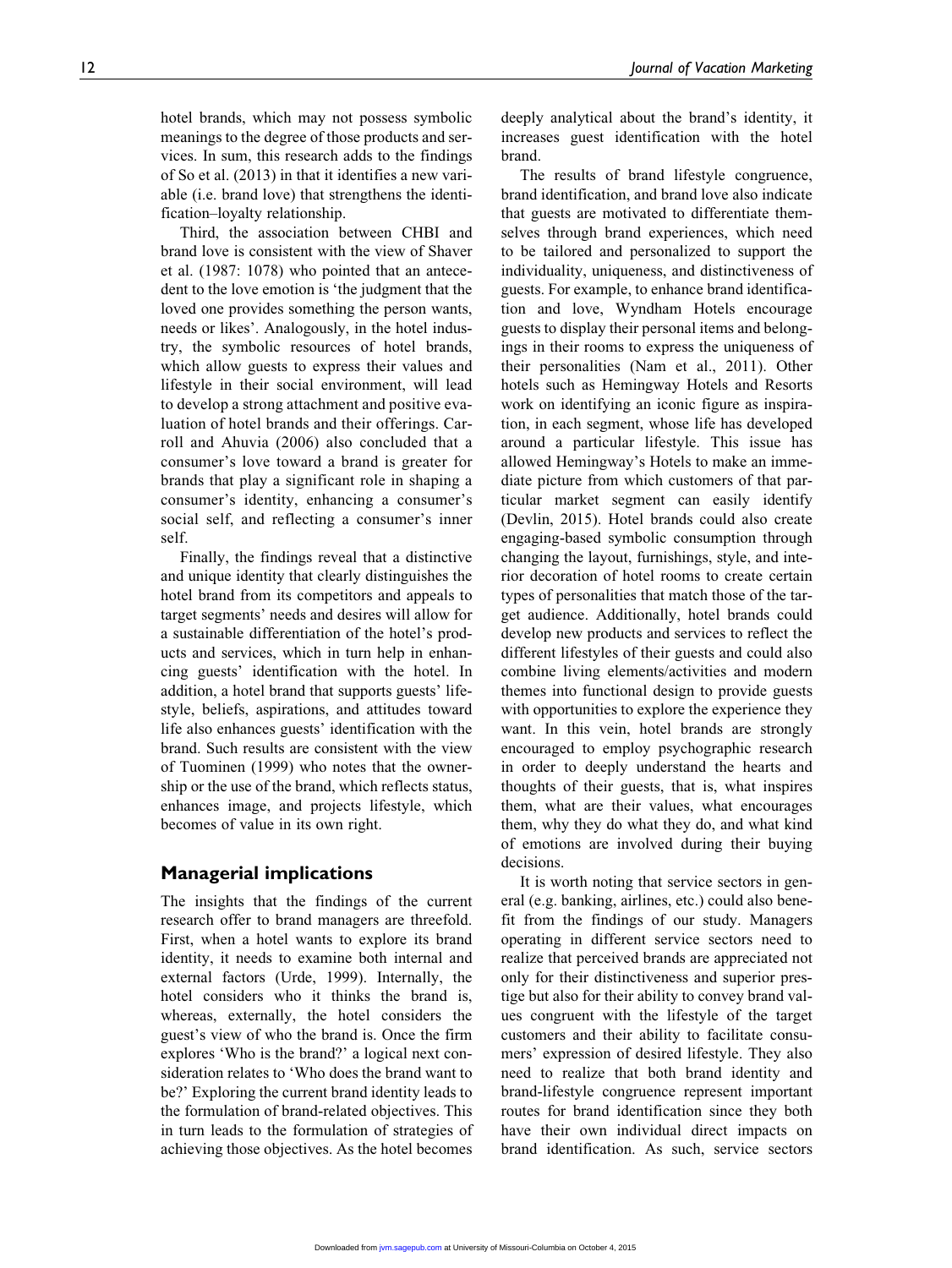must endow their brands with a sense of authenticity from its origin and history and must also reflect status, enhance image, and project lifestyle common to the brand and the target audience.

# Limitations and directions for future research

First, the design of the current research did not allow the researchers to truly understand why CHBI has a direct association with loyalty in other industries (e.g. cars) but indirect association in the hotel industry. Future research could further explore this area to advance our understanding on that. Second, the data were collected from hotels located in one country (i.e. Jordan), which may have affected the results. Investigating the same hypothesized relationships across different countries would provide more concrete evidence on the role of CHBI and brand love in loyalty development. Third, the hypothesized relationships among the constructs included in the model were investigated in the hotel industry only. Therefore, future research could examine these relationships in other industries to enhance the external validity of the model and to see if the same relationships hold true in other industries. Fourth, the sample of the current research had 91% of repeat visitors and 9% of first time visitors. This leads to pose the following questions: Would the results be the same if the sample was the opposite (i.e.  $91\%$  first time visitors and  $9\%$ repeat visitors)? Would it be necessary for visitors to stay more than once in a hotel to identify and love that hotel? Would the level of brand identification and brand love for repeat visitors be significantly different from that of first time visitors? Future research could investigate such issues through comparing and contrasting first time visitors and repeat visitors to see if that would yield different findings and insights. Finally, it is worth noting that there are different conceptualizations of brand love that have been suggested in the branding literature. However, as far as the current researcher's knowledge is concerned, none of these conceptualizations has been offered to reflect the characteristics of the hotel industry. Therefore, future research could identify the key dimensions of brand love in the hotel industry using a qualitative study and then compare that with existing models to identify areas of similarities and dissimilarities in the application of the construct in the hotel industry and other industries.

The author(s) declared no potential conflicts of interest with respect to the research, authorship, and/or publication of this article.

#### Funding

The author(s) received no financial support for the research, authorship, and/or publication of this article.

#### References

- Aaker J (1997) Dimensions of brand personality. Journal of Marketing Research 34(3): 347–356.
- Aaker D and Joachimsthaler E (2000). Brand Leadership. London: Free Press.
- Abdul-Ghani E, Hyde K and Marshall R (2010) Emic and etic interpretations of engagement with a consumer-to-consumer online auction site. Journal of Business Research 64(10): 1060–1066.
- Ahearne M, Bhattacharya CB and Gruen T (2005). Antecedents and consequences of customer–company identification: Expanding the role of relationship marketing. Journal of Applied Psychology 90(3): 574–585.
- Ahluwalia R, Burnkrant RE and Unnava HR (2000) Consumer response to negative publicity: the moderating role of commitment. Journal of Marketing Research 37(2): 203–214.
- Albert N, Merunka D and Valette-Florence P (2010) Brand Love: Antecedents and Consequences. Proceedings of the Consumer Brand Relationship Colloquium. Florida: Rollins.
- Albert N, Merunka D and Valette-Florence P (2008) The love feeling toward a brand: concept and measurement. Advances in Consumer Research 36: 300–307.
- Ashton A (2011) Hotel restaurant co-branding: the relationship of perceived brand fit with intention to purchase. Journal of Vacation Marketing 17(4): 275–285.
- Batra R, Ahuvia A and Bagozzi R (2012) Brand love. Journal of Marketing 76(2): 1–16.
- Bagozzi RP, Yi Y and Phillips LW (1991) Assessing construct validity in organizational research. Administrative Science Quarterly 36(3): 421–458.
- Bearden WO and Etzel MJ (1982) Reference group influence on product and brand purchase decisions. Journal of Consumer Research 9: 183–194.
- Becker JM, Klein K and Wetzels M (2012) Hierarchical latent variable models in pls-sem: Guidelines for using reflective-formative type models. Long Range Planning 45(5/6): 359–394.
- Belk RW (1988) Possessions and the extended self. Journal of Consumer Research 15: 139–168.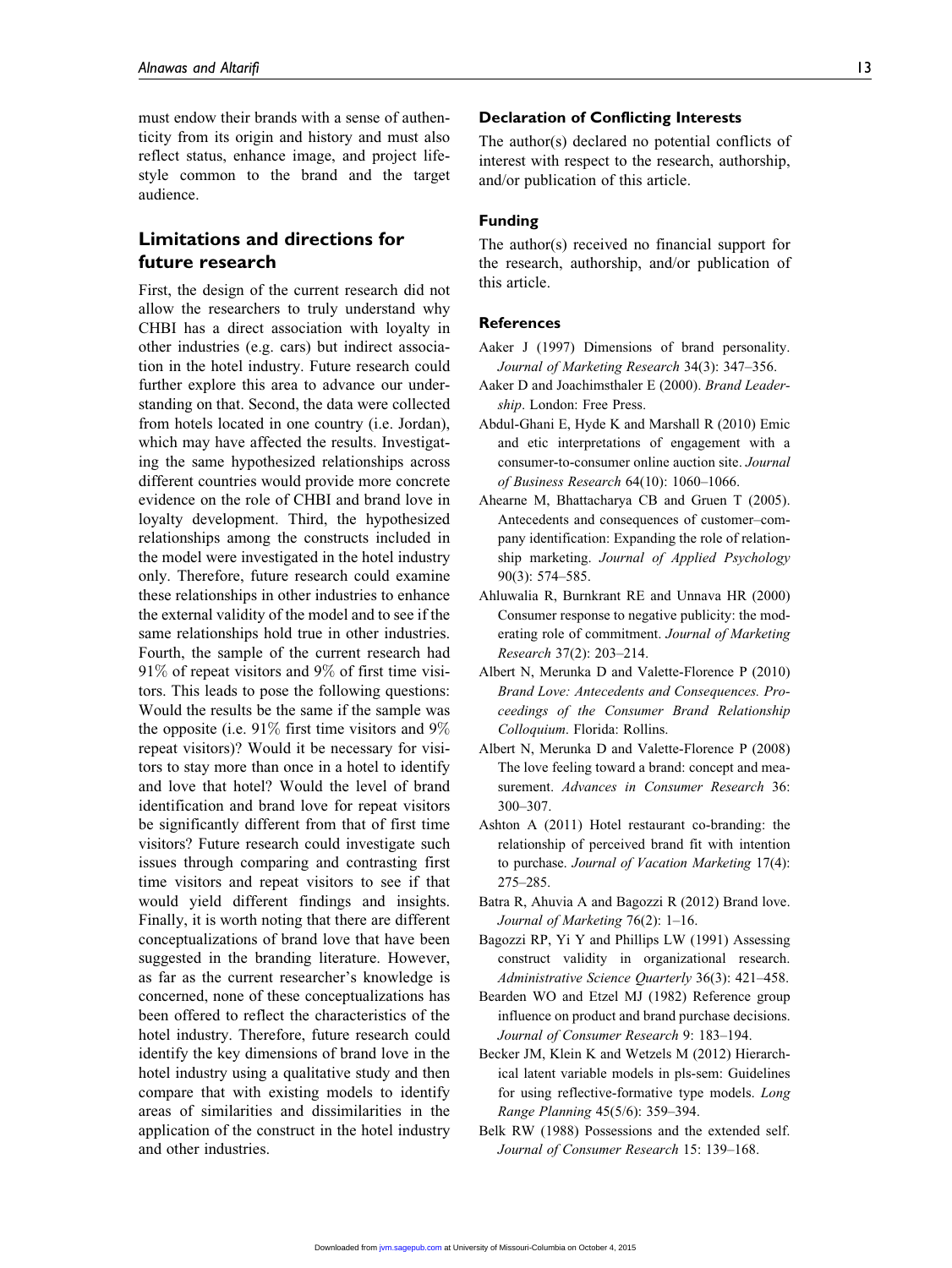- Bennet R and Rundle-Thiele S (2004) Customer satisfaction should not be the only goal. Journal of Service Marketing 18(7): 514–523.
- Bergami M and Bagozzi R (2000) Self-categorization, affective commitment and group self-esteem as distinct aspects of social identity in the organization. British Journal of Social Psychology 39: 555–577.
- Bergkvist L and Bech-Larsen T (2010) Two studies of consequences and actionable antecedents of brand love. Journal of Brand Management 17(7): 504–518.
- Bhatarchyya C, Rao H and Glynn M (1995) Understanding the bond of identification: an investigation of its correlates among art museum members. Journal of Marketing 59: 46–57.
- Bhattacharya C and Sen S (2003) Consumer-company identification: a framework for understanding consumers' relationships with companies, *Journal of* Marketing 67(2): 76–88.
- Bloemer J and de Ruyter K (1998) On the relationship between store image, store satisfaction and store loyalty. European Journal of Marketing 32(5/6): 499–513.
- Bloemer J and Kasper J (1998) The complex relationship between consumer satisfaction and brand loyalty. Journal of Economic Psychology 16: 311–329.
- Bowden J (2009) Customer engagement: a framework for assessing customer–brand relationships: the case of the restaurant industry. Journal of Hospitality Marketing and Management 18(6): 574–596.
- Bowen J and Shoemaker S. (1998) Loyalty: a strategic commitment. Cornell and Restaurant and Administration Quarterly 39: 12–25.
- Bowen JT and Shoemaker S (2003) Loyalty: a strategic commitment. Cornell Hotel and Restaurant Administration Quarterly 44(5/6): 31–46.
- Brakus J, Schmitt B and Zarantonello L (2009) Brand experience: what is it? how is it measured? Does it affect loyalty? Journal of Marketing 73: 52–68.
- Brassington F and Pettitt S (2003) Principles of Marketing (3rd ed.). Englewood Cliffs: Prentice-Hall/ Financial Times.
- Bryman B and Bell E (2007) Business Research Methods. (2nd ed.) Oxford: Oxford University Press.
- Buckingham I (2008) Brand Engagement, How Employees Make or Break Brands. Hampshire: Palgrave Macmillan.
- Burton L and Mazerolle S (2011) Survey instrument validity part I: principles of survey instrument development and validation in athletic training education research. Athletic Training Education Journal 6(1): 27–35.
- Carlson BD, Donavan DT and Cumiskey KJ (2009) Consumer brand relationships in sport: brand

personality and identification. International Journal of Retail & Distribution Management 37: 370–384.

- Carroll B and Ahuvia A (2006) Some antecedents and outcomes of brand love. Marketing Letters 17: 79–89.
- Chaudhuri A and Holbrook M (2001) The chain of effects from brand trust and brand affect to brand performance: the role of brand loyalty. Journal of Marketing 65: 81–93.
- Chen S and Quester P (2015) The relative contribution of love and trust towards customer loyalty. Australasian Marketing Journal 23(1): 13–18.
- Chin W (1998) The partial least squares approach to structural equation modeling, modern methods for business research. In: Marcoulides GA (ed) Modern Methods for Business Research. New Jersey: Lawrence Erlbaum Associates, pp. 295–336.
- Cho E (2011) Development of a Brand Image Scale and the Impact of Lovemarks on Brand Equity. Graduate Theses and Dissertations. Paper 11962, Digital Repository Iowa State University, USA.
- Choi TY and Chu R (2001) Determinants of hotel guests' satisfaction and repeat patronage in the Hong Kong hotel industry. International Journal of Hospitality Management 20: 277–297.
- Churchill G (1979) A paradigm for developing better measures of marketing constructs. Journal of Marketing Research 16: 64–73.
- Crimmins J and Horn M (1996) Sponsorship: from management ego to marketing success. Journal of Advertising Research 36(4): 11–21.
- Del Rio AB, Vazquez R, and Iglesias V (2001) The effects of brand associations on consumer response. Journal of Consumer Marketing 18(5): 410–425.
- Deming W (1986) Out of the Crisis. Cambridge: MIT Center for Advanced Engineering Studies.
- Deng Z, Lu Y, Wei K, et al. (2010) Understanding customers satisfaction and loyalty: an empirical study of mobile instant messages in China. International Journal of Information Management 30(2010): 289–300.
- Devlin T (2015) Engineering a new lifestyle hotel brand: defining its identity, enriching and engaging its customers. Available at: [http://hotelexecutive.](http://hotelexecutive.com/business_review/3068/engineering-a-new-lifestyle-hotel-brand-defining-its-identity-enriching-and-engaging-its-customers) [com/business\\_review/3068/engineering-a-new](http://hotelexecutive.com/business_review/3068/engineering-a-new-lifestyle-hotel-brand-defining-its-identity-enriching-and-engaging-its-customers)[lifestyle-hotel-brand-defining-its-identity-enriching](http://hotelexecutive.com/business_review/3068/engineering-a-new-lifestyle-hotel-brand-defining-its-identity-enriching-and-engaging-its-customers)[and-engaging-its-customers](http://hotelexecutive.com/business_review/3068/engineering-a-new-lifestyle-hotel-brand-defining-its-identity-enriching-and-engaging-its-customers) (accessed 5 June 2015).
- Donavan DT, Janda S and Suh J (2006) Environmental influences in corporate brand identification and outcomes. Journal of Brand Management 14: 125–136.
- Dorsch J, Scott R and Scott W (1998) The role of relationship quality in the stratification of vendors as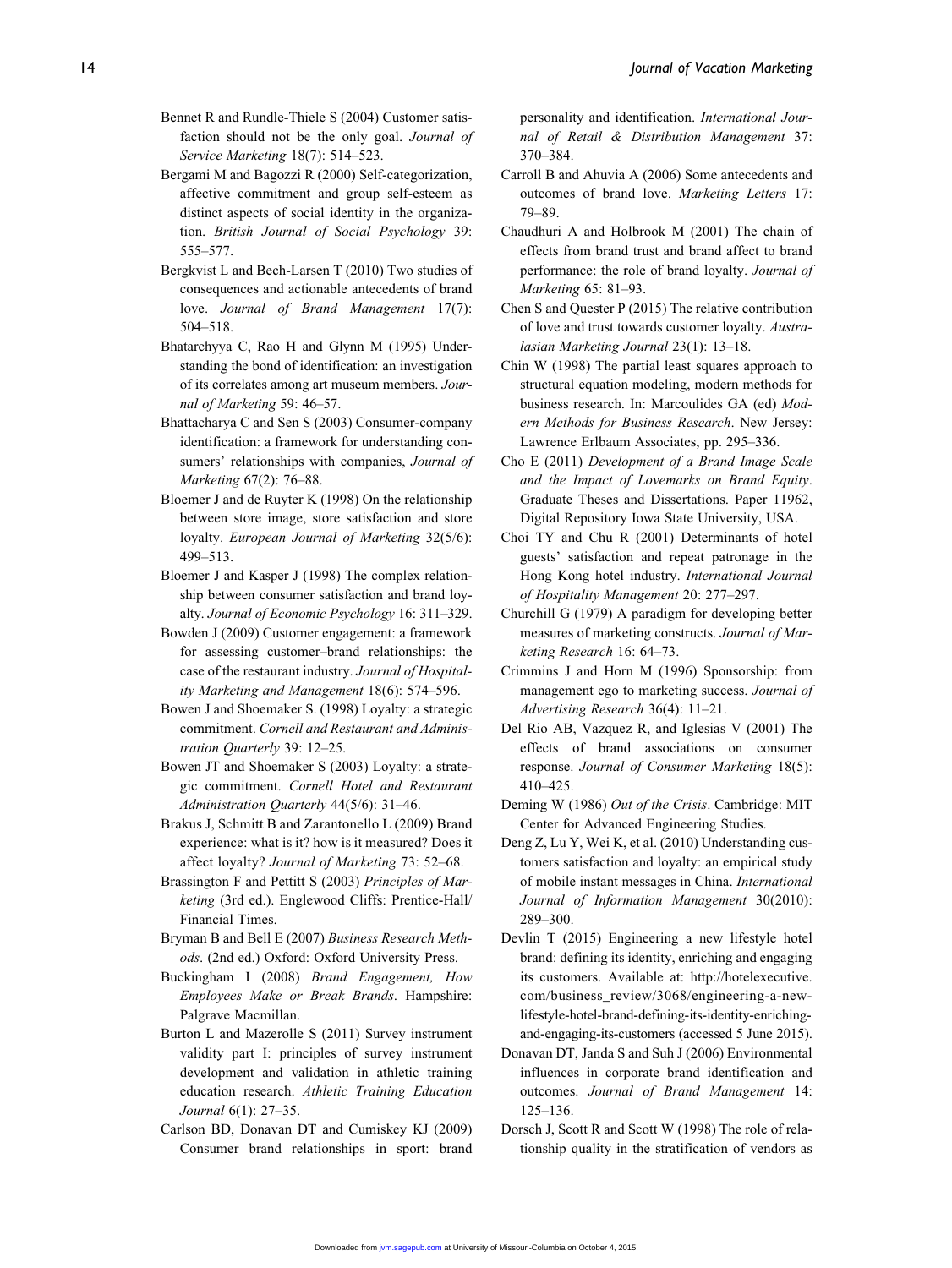perceived by customers. Journal of the Academy of Marketing Science 26(2): 128–142.

- Eakuru N and Mat N (2008) The application of structural equation modeling (SEM) in determining the antecedents of customer loyalty in banks in South Thailand. The Business Review, Cambridge 10(2): 129–139.
- Edwards MR (2005) Organizational identification: A conceptual and operational review. International Journal of Management Reviews 7(4): 207–230.
- Fornell C and Larcker DF (1981) Evaluating structural equation models with unobservable variables and measurement error. Journal of Marketing Research 18(1): 39–50.
- Ekinci Y, Dawes PL and Massey GR (2008) An extended model of the antecedents and consequences of consumer satisfaction for hospitality services. European Journal of Marketing 42(1): 35–68.
- Escalas E and Bettman J (2005) Self-Construal, reference groups, and brand meaning. Journal of Consumer Research 32(3): 378–389.
- Fournier S (1998) Consumers and their brands: developing relationship theory in consumer research. Journal of Consumer Research 24: 343–373.
- Ghodeswar B (2008) Building brand identity in competitive markets. Journal of Product & Brand Management 17(1): 4–12.
- Guerrero LK and Andersen PA (2000) Emotion in close relationships. In: Hendrick C and Hendrick SS (eds) Close Relationships. Thousand Oaks, CA: Sage Publications, pp. 171–183.
- Hair J, Ringle C and Sarstedt M (2011) PLS-SEM: indeed a silver bullet. Journal of Marketing Theory and Practice 19(2): 139–151.
- Hair JF Jr., Black WC, Babin BJ, Anderson RE and Tatham RL 2006. Multivariate Data Analysis (6th Ed.), Upper Saddle River, NJ: Pearson-Prentice Hall.
- Hammond K, Robert E and Andrew E (1996). Buying More and Buying Longer: Concepts and Applications of Consumer Loyalty. London: London Business School.
- Harris L and Goode MH (2004) The four levels of loyalty and the pivotal role of trust: a study of online service dynamics. Journal of Retailing 80(2): 139–158.
- He H and Li Y (2010) CSR and service brand: the mediating effect of brand identification and moderating effect of service quality. Journal of Business Ethics 1–16.
- He H, Li Y and Harris L (2012) Social identity perspective on brand loyalty. Journal of Business Research 65: 648–657.
- He H-W and Mukherjee A (2009) Corporate identity and consumer marketing: a process model and research agenda. Journal of Marketing Communications 15(1): 1–16.
- Hede A-M and Kellett P (2012) Building online brand communities: exploring the benefits, challenges and risks in the Australian event sector. Journal of Vacation Marketing July 18: 239–250.
- Henseler J, Ringle CM and Sinkovics (2009) The use of partial least squares path modeling in international marketing. Advances in International Marketing 20: 277–320.
- Hollebeek L (2011) Demystifying customer brand engagement: exploring the loyalty nexus. Journal of Marketing Management 27(7/8): 785–807.
- Hogg MA, Terry DJ and White KM (1995) A tale of two theories: a critical comparison of identity theory with social identity theory. Social Psychology Quarterly 58: 255–269.
- Howat G and Assaker G (2013) The hierarchical effects of perceived quality on perceived value, satisfaction, and loyalty: empirical results from public, outdoor aquatic centres in Australia. Sport Management Review 16(3): 268–284.
- Hwang J and Kandampully J (2012) The role of emotional aspects in younger consumer-brand relationships. Journal of Product and Brand Management 21(2): 98–108.
- Jaiswal AK and Niraj R (2011) Examining mediating role of attitudinal loyalty and nonlinear effects in satisfaction - behavioral intentions relationships. Journal of Services Marketing 25(3): 165–175.
- Johnson MD, Herrmann A and Huber F (2006) The evolution of loyalty intentions. Journal of Marketing 70(2): 122–132.
- Kang MS, Kim BJ, and Shin JC (2007) Measuring consumer–brand relationship quality. Journal of Global Academy of Marketing Science 17(2): 111–131.
- Kamat V and Parulekar A (2007) Brand love-the precursor to loyalty. Paper presented at the Advertising and Consumer Psychology Conference, New Frontiers in Branding: Attitudes, Attachments, and Relationships. Santa Monica, CA, June 7-9.
- Kayaman R and Arasli H (2007) Customer based brand equity: evidence from the hotel industry. Managing Service Quality 17: 92–109.
- Keh H, Pang J and Peng S (2007) Understanding and measuring brand love. Paper presented at Society for Consumer Psychology. Advertising and Consumer Psychology Conference Proceedings, Santa Monica, CA.
- Keller KL (2003) Strategic Brand Management: Building, Measuring, and Managing Brand Equity. (2nd int. ed.) Upper Saddle River: Prentice Hall.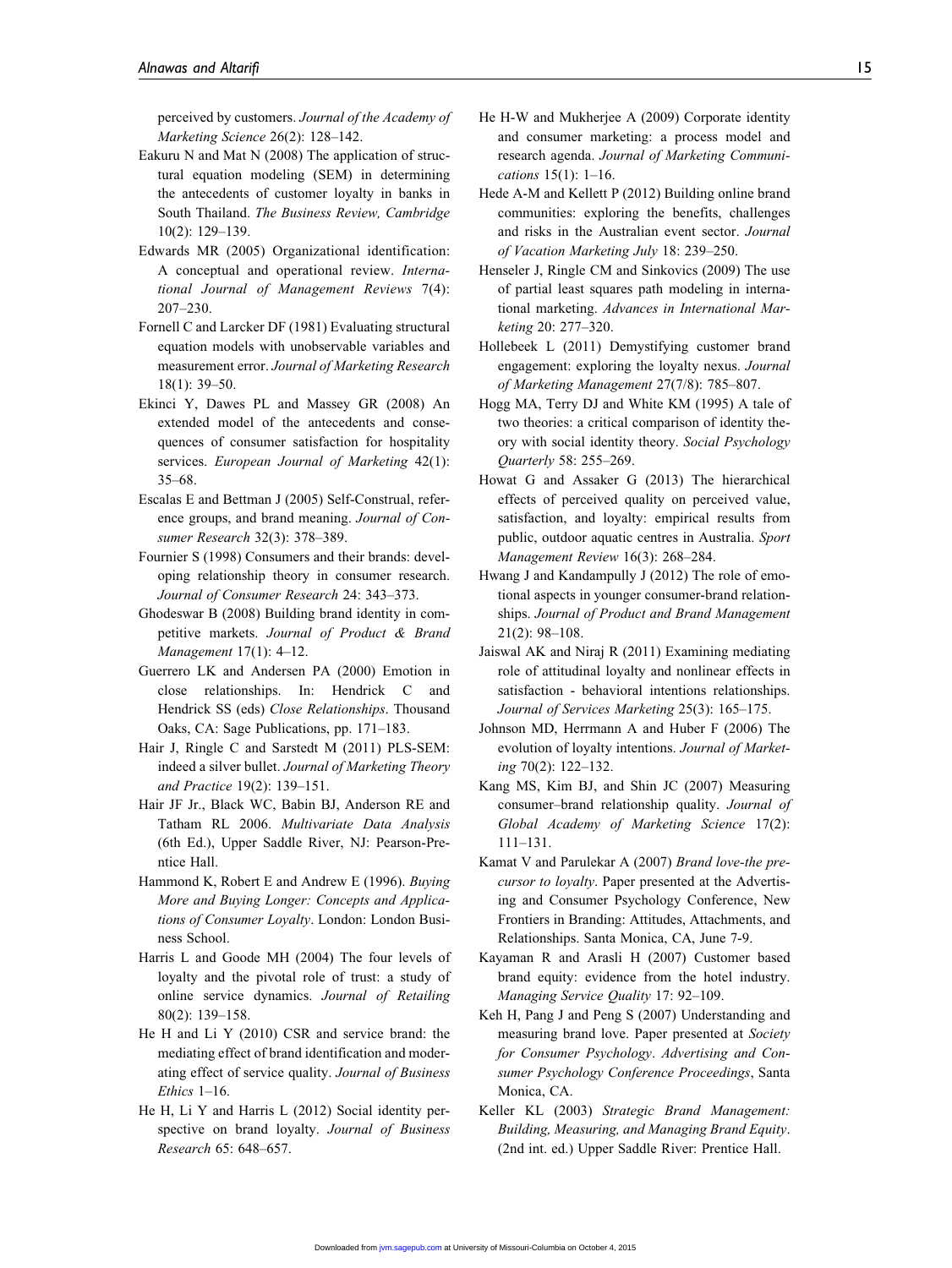- Keller KL (2008) Strategic Brand Management. (12th ed.) Upper Seddle River: Prentice-Hall.
- Kerin RA, Hartley SW and Rudelius W (2009) Marketing. (9th ed.) Boston: McGraw-Hill Irwin.
- Kim WG, Jin-Sun B, and Kim HJ (2008) Multidimensional customer-based brand equity and its consequences in midpriced hotels. Journal of Hospitality and Tourism Research 32: 235–254.
- Kim CK, Han D and Park SB (2001) The effect of brand personality and brand identification on brand loyalty: Applying the theory of social identification. Japanese Psychological Research 43(4): 195–206.
- Kirmani A, Sood S and Bridges S (1999) The ownership effect in consumer responses to brand line stretches. Journal of Marketing 63: 88–101.
- Kleine S, Robert E, Kleine III, et al. (1995) How is a possession 'me' or 'not me'? Characterizing types and an antecedent of material possession attachment. Journal of Consumer Research 22: 327–343.
- Kohli G, Melewar T and Yen D (2014) Investigating the strategic marketing significance of brand love in developing and nurturing consumer brand relationships via film branding: a brandscape perspective. The Marketing Review 14(4): 383–405.
- Kressmann F, Sirgy MJ, Herrmann A, Huber F, Huber S and Lee D-J (2006) Direct and indirect effects of self-image congruence on brand loyalty. Journal of Business Research 59(9): 955–964.
- Krishnamurti L and Raj SP (1991) An empirical analysis of the relationship between brand loyalty and customer price elasticity. Marketing Science 10: 172–183.
- Kuenzel S and Halliday S (2008) Investigating antecedents and consequences of brand identification'', Journal of Product & Brand Management 17(5): 293–304.
- Lam SK, Ahearne M, Hu Y and Schillewaert N (2010) Resistance to brand switching when a radically new brand is introduced: a social identity theory perspective. Journal of Marketing 74(6): 128–146.
- Lee H (2010) Factors influencing customer loyalty of mobile service: empirical evidence from Koreans. Journal of International Banking and Commerce 15(2): 1–14.
- Li X, Yen C and Uysal M (2014) Differentiating with brand personality in economy hotel segment. Journal of Vacation Marketing 20(4): 323–333.
- Mael A and Ashforth E (1992) Alumni and their alma mater: a partial test of the reformulated model of organizational identification. Journal of Organizational Behaviour 13(2): 103–123.
- Mark M and Pearson CS (2001) The Hero and the Outlaw: Building Extraordinary Brands Through

the Power of Archetypes. New York: McGraw-Hill.

- Mattila AS (2006) How affective commitment boosts guest loyalty (and promotes frequent-guest programs). Cornell Hotel and Restaurant Administration Quarterly 47: 174–181.
- May D, Gilson R and Harter L (2004) The psychological conditions of meaningfulness, safety and availability and the engagement of the human spirit at work. Journal of Occupational and Organizational Psychology 77: 11–37.
- Mellens M, Dekimpe MG and Steenkamp JBEM (1996) A review of brand-loyalty measures in marketing. Tijdschr Voor Econ Manage 41(41): 507–533.
- Melnyk V, van Osselaer SMJ and Bijmolt TH (2009) Are women more loyal customers than men? Gender differences in loyalty to firms and individual service providers. Journal of Marketing 73(4): 82–96.
- Moore K and Reid S (2008) The birth of brand: 4000 years of branding. Business History 50(4): 419–432.
- Nam J, Ekinci Y and Whyatt G (2011) Brand equity, brand loyalty and consumer satisfaction. Annals of Tourism Research 38(3): 1009–1030.
- Oliver R (1997). Satisfaction: A Behavioral Perspective on the Consumer. New York: McGraw-Hill.
- Oliver R (1999). Whence customer loyalty? Journal of Marketing 63: 33–44.
- Onkvisit S and Shaw J (1987) Self-concept and image congruence: Some research and managerial implications. Journal of Consumer Marketing 4(1): 38–50.
- Owen D, Swift T and Hunt K (2001) Questioning the role of stakeholder engagement in social and ethical accounting, auditing and reporting. Accounting Forum 25(3): 264–282.
- Papista E and Dimitriadis S (2012) Exploring consumer–brand relationship quality and identification: qualitative evidence from cosmetics brands. Qualitative Market Research: An International Journal 15: 33–56.
- Park C, MacInnis D, Priester J, et al. (2010) Brand attachments and brand attitudes strength: Conceptual and empirical differentiation of two critical brand equity drivers. Journal of Marketing 74(6):  $1 - 17$ .
- Peter J and Olson J (2008) Consumer Behavior and Marketing Strategy. (8th ed.) New York: McGraw Hill.
- Quester P and Lim A (2003) Product involvement / brand loyalty: is there a link. Journal of Product and Brand Management 12(1): 22–38.
- Reichheld F (1996) The Loyalty Effect: The Hidden Force Behind Growth, Profits, and Lasting Value. Boston: Harvard Business Press.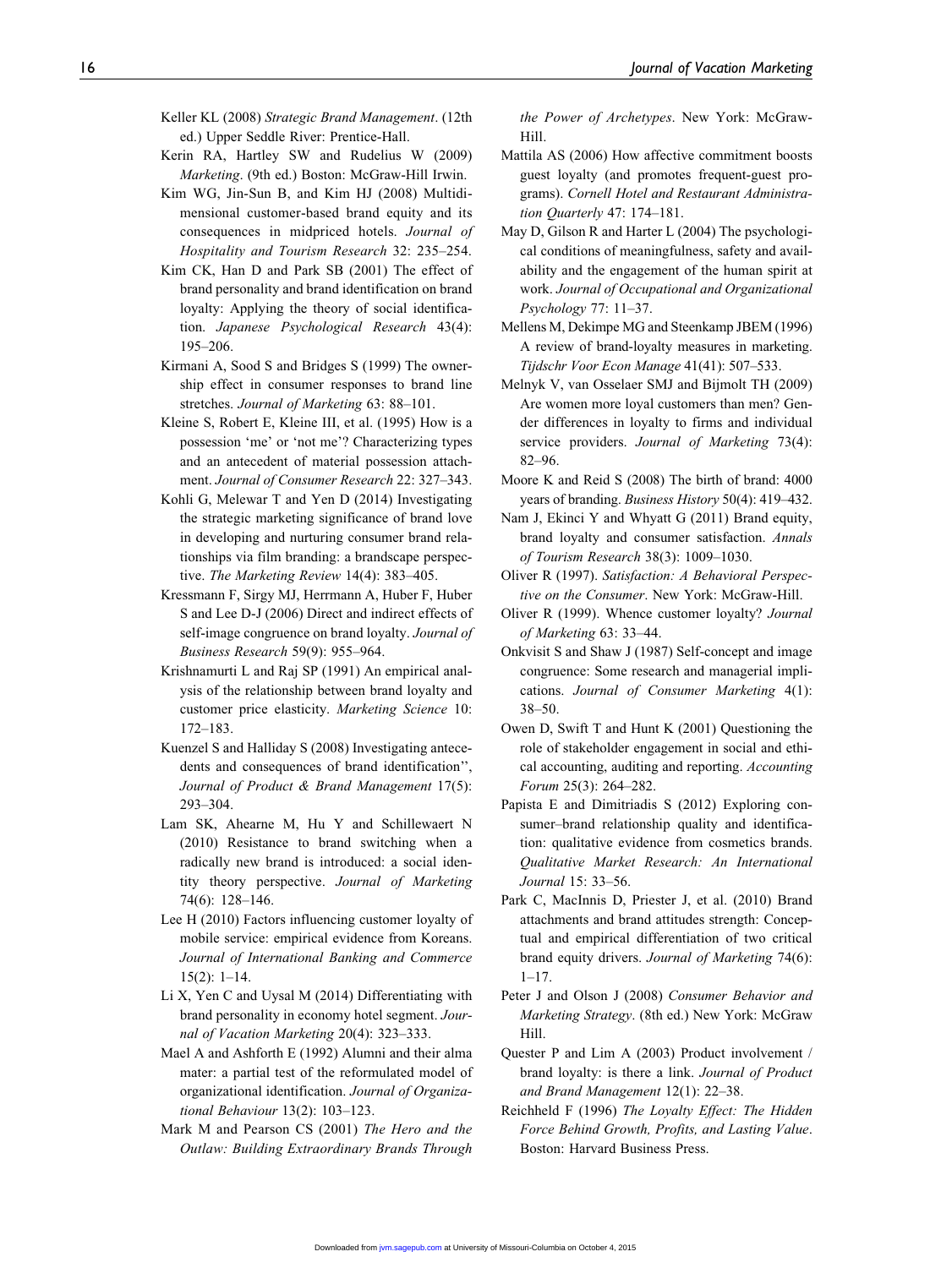- Reichheld FF and Sasser WE Jr. (1990) Zero defections. Quality comes to services. Harvard Business Review 68(5): 105–111.
- Reimann M, Castaño R, Zaichkowsky J and Bechara A (2012) How we relate to brands: psychological and neuro physiological insights into consumer–brand relationships. Journal of Consumer Psychology 22: 128–142.
- Rompf P (1999) Consumer's evaluation of a new product bearing a familiar name: an exploratory study on brand equity extensions in the hospitality industry. Journal of Vacation Marketing 5(3): 253–262.
- Rosenberg LJ and Czepiel JA (1984) A marketing approach for customer retention. Journal of Consumer Marketing 1(2): 45–51.
- Rowley J (2005) The four Cs of customer loyalty. Journal of Marketing Intelligence and Planning 23(6): 574–581.
- Richins ML (1997) Measuring emotions in the consumption experience. Journal of Consumer Research 24: 127–146.
- Ruvio A (2008) Unique like everybody else? The dual role of consumers' need for uniqueness. Psychology Marketing 25(5): 444–464.
- Sarkar A, Ponnam A and Murthy B (2012) Understanding and measuring romantic brand love. Journal of Customer Behaviour 11(4): 325–348.
- Schmitt B (1999) Experiential marketing. Journal of Marketing Management 15(1-3): 53–67.
- Setiowati R and Putri A (2012) The impact of perceived value on customer satisfaction, loyalty, recommendation and repurchase. an empirical study of spa industry in Indonesia. Proceedings of International Conference on Trade, Tourism and Management (ICTTM2012), Bangkok, Thailand.
- Shaver P, Collins N and Clark C (1996) Attachment styles and internal working models of self and relationship partners. In: Fletcher GJO and Fitness J (eds) Knowledge Structures in Close Relationships: A Social Psychological Approach. Mahwah: Lawrence Erlbaum, pp. 25–61.
- Shaver P, Schwartz J, Kirson D, et al. (1987) Emotion knowledge: further exploration of a prototype approach. Journal of Personality and Social Psychology 52(6): 1061–1086.
- Shimp T and Madden T (1988) Consumer-object relations: a conceptual framework based analogously on Sternberg's triangular theory of love. Advances in Consumer Research 15: 163–168.
- Shirsavar H, Gilaninia S and Almani A (2012) A study of factors influencing positive word of mouth in the Iranian banking industry. Middle-East Journal of Scientific Research 11(4): 454–460.
- Skogland I and Siguaw A (2004) Are your satisfied customers loyal? Cornell Hotel and Restaurant Administration Quarterly 45(3): 221.
- So K and King C (2010) When experience matters: building and measuring hotel brand equity: the customers' perspective. International Journal of Contemporary Hospitality Management 22: 589–608.
- So K, King C, Sparks B, et al. (2013) The influence of customer brand identification on hotel brand evaluation and loyalty development. International Journal of Hospitality Management 34: 31–41.
- Solomon Michael R (2002) Consumer Behavior: Buying, Having, and Being, 5th ed., New Jersey: Prentice Hall.
- Solomon M, Bamossy GJ, Askegaard S, et al. (2006) Consumer Behavior: An European Perspective. (3 rd ed.) Harlow: Financial Times Prentice Hall.
- Sprott D, Czellar S and Spangenberg E (2009) The importance of a general measure of brand engagement on market behavior: development and validation of a scale. Journal of Marketing Research 46: 92–104.
- Steenkamp J-BEM, Batra R and Alden DL (2003) How perceived globalness creates brand value. Journal of International Business Studies 34: 53–65.
- Sternberg R (1987) A triangular theory of love psychological review. American Psychological Association, Inc 93(2): 119–135.
- Sternberg R (1997) Construct validation of a triangular love scale. European Journal of Social Psychology 27(3): 313–335.
- Stokburger-Sauer N, Ratneshwar E and Sen S (2013) Drivers of customer-brand identification. International Journal of Research in Marketing 29: 406–418.
- Stryker S (1982) Commitment, identity salience and role behavior: theory and a research example. In Ickes W and Knowles E (eds) Personality, Roles and Social Behavior. New York: Springer-Verlag, pp. 199–218.
- Sureshchandar GS, Rajendran C and Anantharaman RN (2002) Determinants of customer-perceived service quality: a confirmatory factor analysis approach. Journal of Services Marketing 16(1): 9–34.
- Swaminathan V, Page K and Gürhan-Canli Z (2007) 'My' Brand or 'Our' Brand: The Effects of Brand Relationship Dimensions and Self-Construal on Brand Evaluations. Journal of Consumer Research 34(2): 248–59.
- Tajfel H (1981) Social stereotypes and social groups. In: Turner JC and Gills H (eds) Intergroup Behavior (pp. 144–167). Oxford, England: Blackwell.